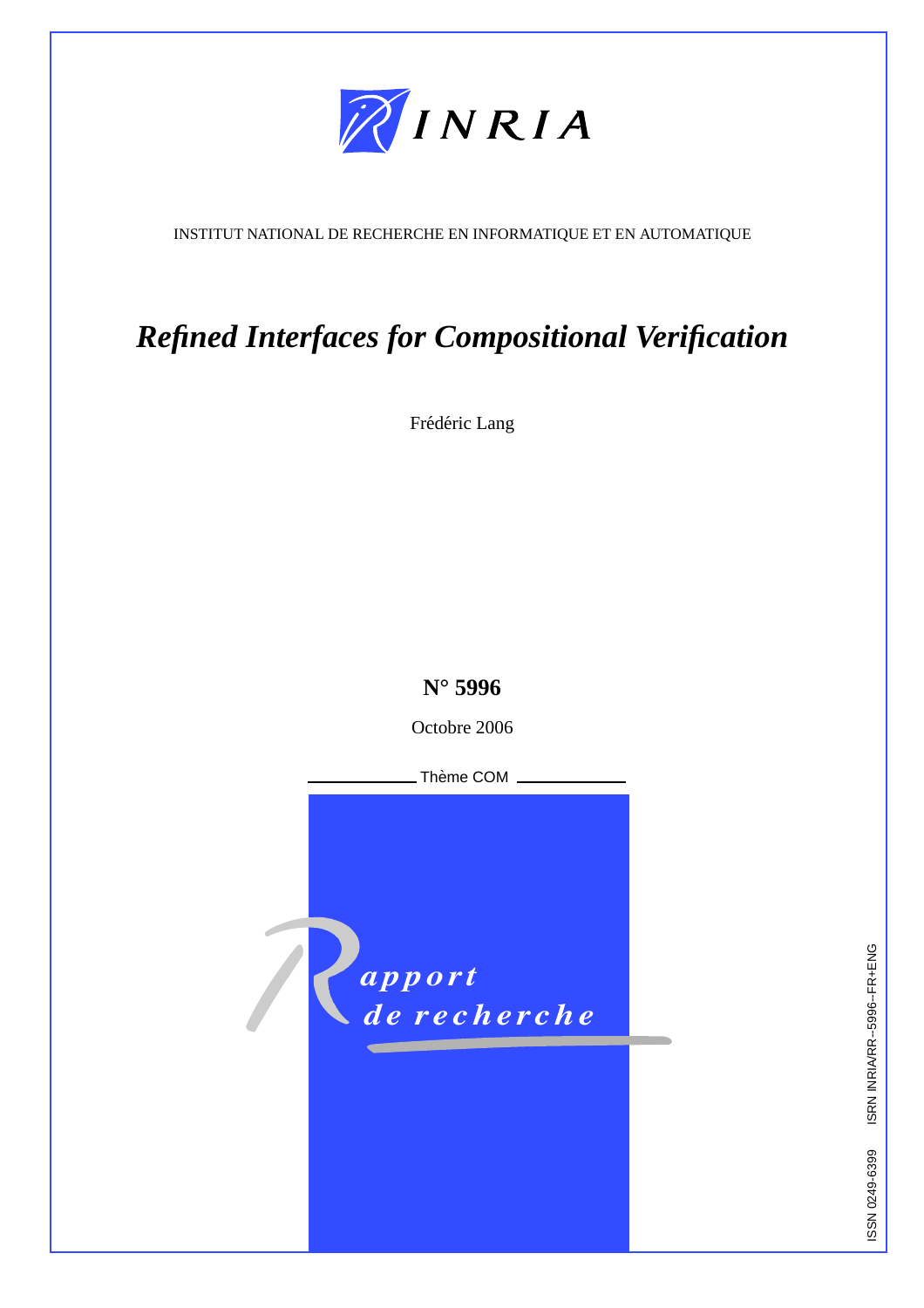$\label{eq:2.1} \mathcal{L}(\mathcal{L}^{\text{max}}_{\mathcal{L}}(\mathcal{L}^{\text{max}}_{\mathcal{L}}),\mathcal{L}^{\text{max}}_{\mathcal{L}}(\mathcal{L}^{\text{max}}_{\mathcal{L}}))$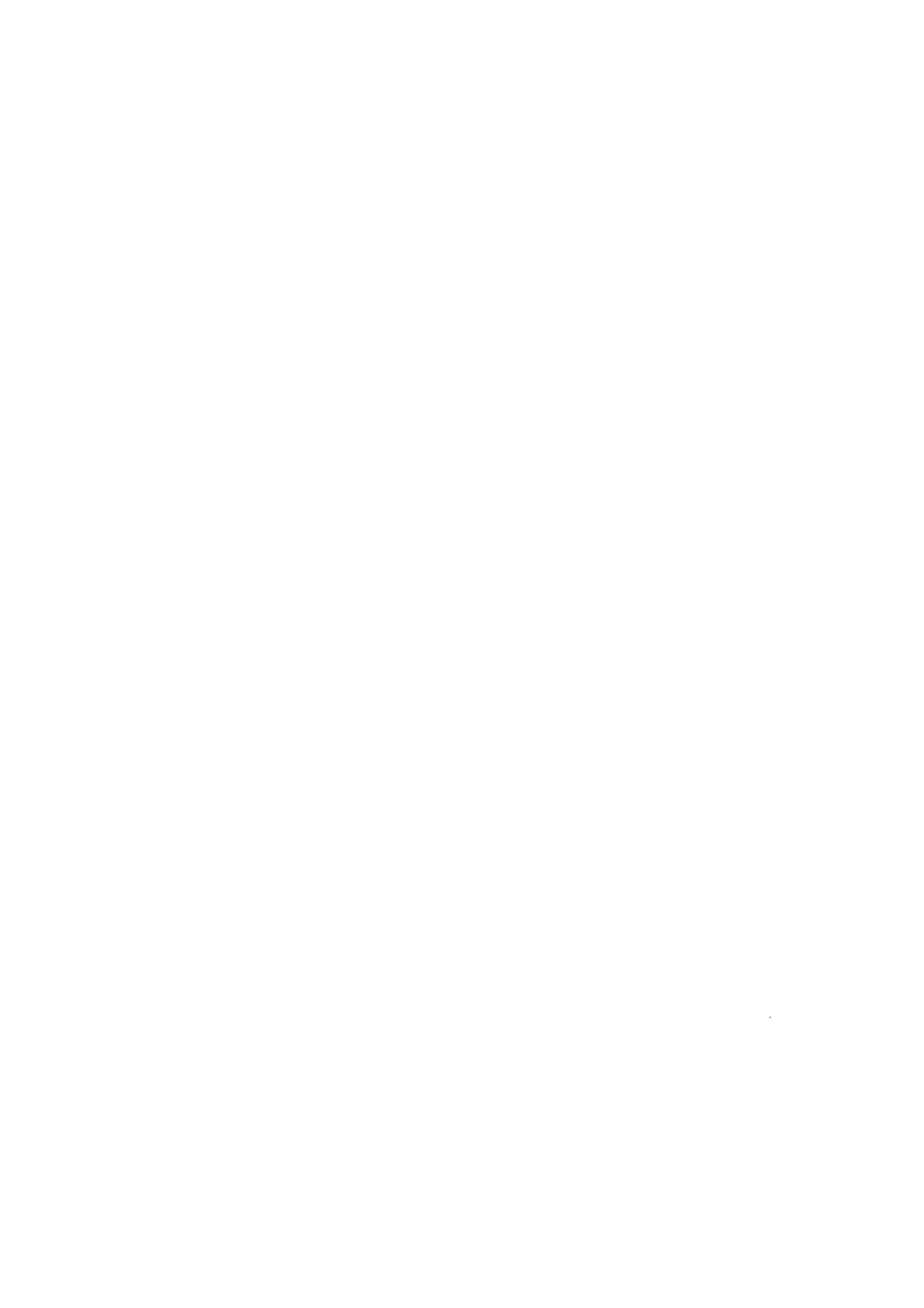

# Refined Interfaces for Compositional Verification

#### Frédéric Lang<sup>∗</sup>

Thème  $COM -$  Systèmes communicants Projet VASY

Rapport de recherche  $n^*$  5996 — Octobre 2006 — 22 pages

Abstract: The compositional verification approach of Graf & Steffen aims at avoiding state space explosion for individual processes of a concurrent system. It relies on interfaces that express the behavioural constraints imposed on each process by synchronization with the other processes, thus preventing the exploration of states and transitions that would not be reachable in the global state space. Krimm & Mounier, and Cheung & Kramer proposed two techniques to generate such interfaces automatically. In this paper, we propose a refined interface generation technique that derives the interface of a process automatically from the examination of (a subset of) concurrent processes. This technique is applicable to formalisms where concurrent processes are composed either using synchronization vectors or process algebra parallel composition operators (including those of Ccs, Csp,  $\mu$ CRL, LOTOS, and E-Lotos). We implemented this approach in the Exp.Open 2.0 tool of the Cadp toolbox. Several experiments indicate state space reductions by more than two orders of magnitude for the largest processes.

Key-words: Communicating automata, Compositional verification, Concurrency, Enumerative verification, Interface constraints, Formal methods, Parallel composition, Process algebra, Semi-composition

A short version of this report is also available as "Refined Interfaces for Compositional Verification", in Elie Najm, Jean-François Pradat-Peyre, and Véronique Viguié Donzeau-Gouge, editors, Proceedings of the 26th IFIP WG 6.1 International Conference on Formal Methods for Networked and Distributed Systems FORTE'2006 (Paris, France), September 26-29, 2006.

<sup>∗</sup> Frederic.Lang@inria.fr

Unité de recherche INRIA Rhône-Alpes 655, avenue de l'Europe, 38334 Montbonnot Saint Ismier (France) Téléphone : +33 4 76 61 52 00 — Télécopie +33 4 76 61 52 52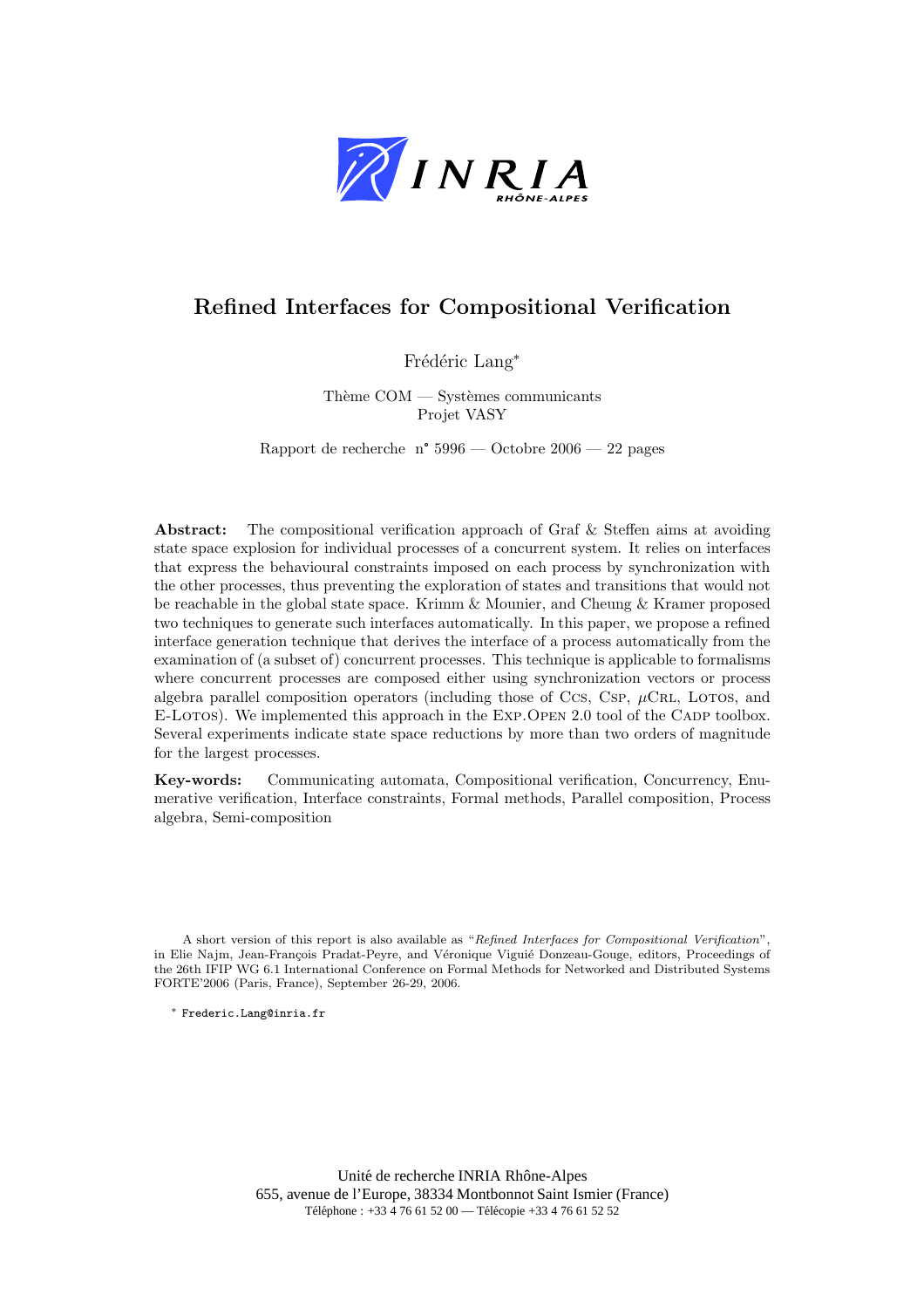# Interfaces raffinées pour la vérification compositionnelle

**R**ésumé : L'approche de vérification compositionnelle de Graf & Steffen a pour but d'éviter l'explosion d'états des processus pris individuellement dans un système concurrent. Elle s'appuie sur des interfaces qui expriment les contraintes comportementales imposées sur chacun des processus par ses synchronisations avec les autres processus, évitant ainsi l'exploration d'états et de transitions qui ne seraient pas atteignables dans l'espace d'états global du système. Krimm  $\&$  Mounier et Cheung  $\&$  Kramer ont proposé deux techniques pour g´en´erer de telles interfaces automatiquement. Dans ce rapport, nous proposons une technique de génération d'interface raffinée qui dérive automatiquement l'interface d'un processus d'apr`es l'examen (d'un sous ensemble) des processus concurrents. Cette technique est applicable à des formalismes où les processus concurrents sont composés en parallèle, soit en utilisant des vecteurs de synchronisation, soit en utilisant des opérateurs de composition parallèle d'algèbres de processus (incluant ceux de Ccs, Csp,  $\mu$ CRL, LOTOS, et E-LOTOS). Nous avons implémenté cette approche dans l'outil EXP. OPEN 2.0 de la boîte à outils CADP. Plusieurs expérimentations indiquent des réductions d'espace d'états de plus de deux ordres de grandeur pour les processus les plus gros.

Mots-clés : algèbre de processus, automates communicants, composition parallèle, contraintes d'interface, méthodes formelles, parallélisme, semi-composition, vérification compositionnelle, vérification énumérative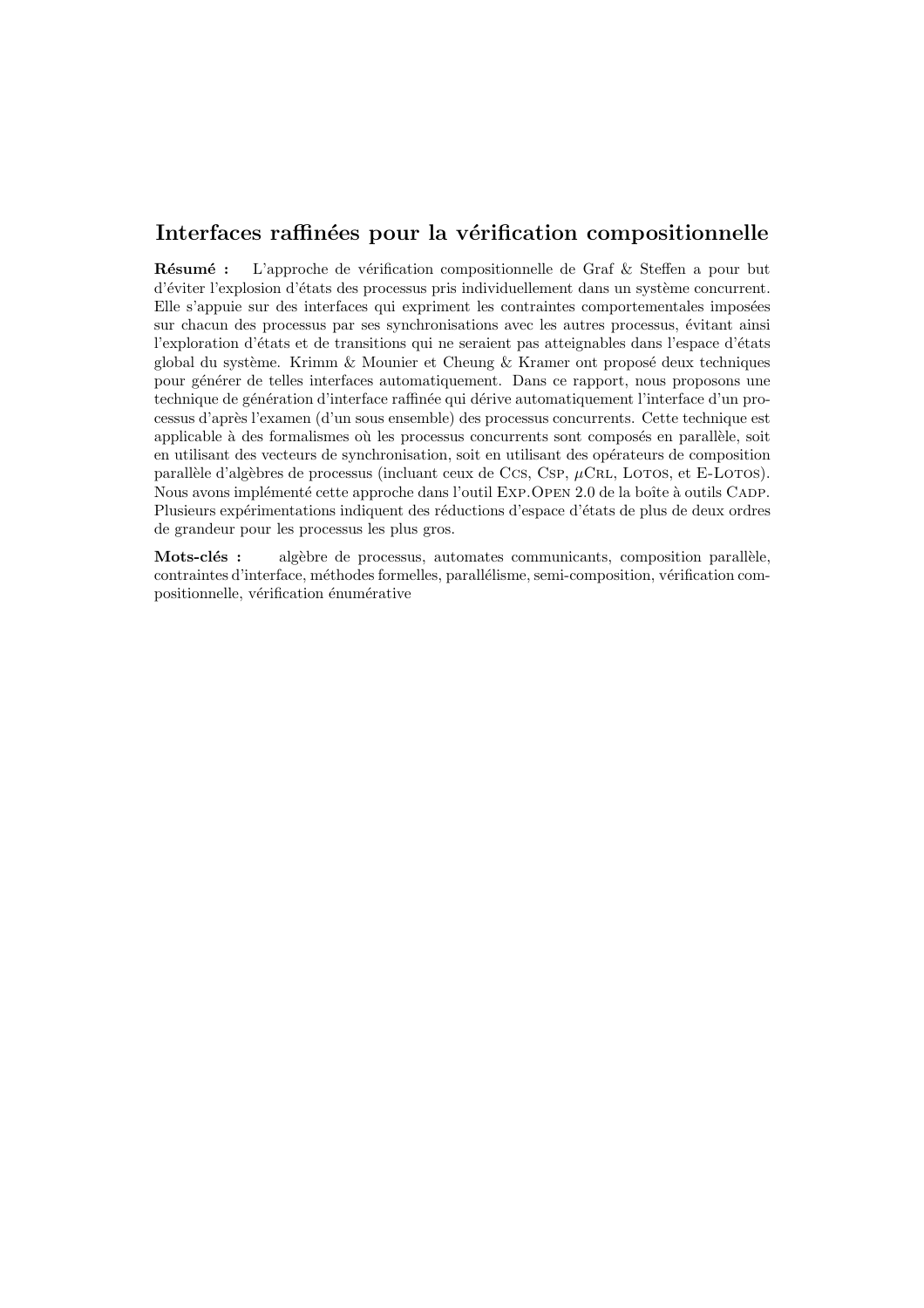# 1 Introduction

Enumerative verification is a popular technique that consists in exploring and checking reachable states and transitions of a concurrent system. It is confronted with the *state ex*plosion problem, which occurs when the number of states grows exponentially as the number of concurrent processes increases. To avoid or reduce state explosion, various approaches have been proposed, among which symbolic verification, on-the-fly verification, partial order reductions, symmetries, data-flow analysis, and compositional verification. This paper deals with the latter approach, which assumes that the concurrent system under study can be expressed as a collection of communicating sequential processes, the behaviours of which are modeled as finite state machines or LTSs (*Labelled Transition Systems*). The sequential processes are composed in parallel, either in a flat or hierarchical manner.

In its simplest forms [10, 28, 32, 38, 33, 34, 36, 31], compositional verification (also called incremental reduction [32], incremental reachability analysis [33, 34], compositional state space generation [36], or inductive compression [31]) consists in replacing each sequential process by an abstraction, simpler than the original process but still preserving the properties to be verified on the whole system. Quite often, abstracting a process is done by minimizing its corresponding Lts modulo an appropriate equivalence or preorder relation (e.g., a bisimulation relation, such as strong, branching, or observational equivalence). If the system has a hierarchical structure, minimization can also be applied at every intermediate level in the hierarchy. Although this simple form of compositional verification has been applied successfully to some complex systems (e.g.,  $[11, 5]$  in the case of the LOTOS language  $[22]$ , it may be counter-productive in some other cases: generating the LTs of each process separately may lead to state explosion, whereas the generation of the whole system of concurrent processes might succeed if processes constrain each other when composed in parallel. Indeed, there may be many states of a process that, although useful in a general environment, are useless (i.e., never explored) in a particular environment.

This issue has been addressed by enhanced compositional verification approaches [19, 7, 37, 8, 9, 18, 26, 6, 16, which permit the generation of the LTs of an individual process by taking into account interface constraints (also known as environment constraints or context constraints). These constraints express the behavioural restrictions imposed on the considered process by synchronization with its neighbour processes. Taking into account the environment of a process permits local elimination of states and transitions unreachable in the LTS of the whole system.

In general, interface constraints are expressed in the form of an LTS simply called *inter*face. There exist two approaches to restrict the behaviour of a process w.r.t. an interface. In the first one, the process is composed in parallel with the interface, which must have been transformed beforehand so that the composition does not affect the global behaviour of the system (a property known as *context transparency*) [6, 7, 8, 9]. This approach is supported in the framework of Csp by the TRACTA tool [16]. In the second approach, the process is constrained using a specific semi-composition operator [19, 18, 26], which cuts the process states and transitions that cannot be reached when considering the traces of the interface as the only possible interactions between the process and its environment. This approach is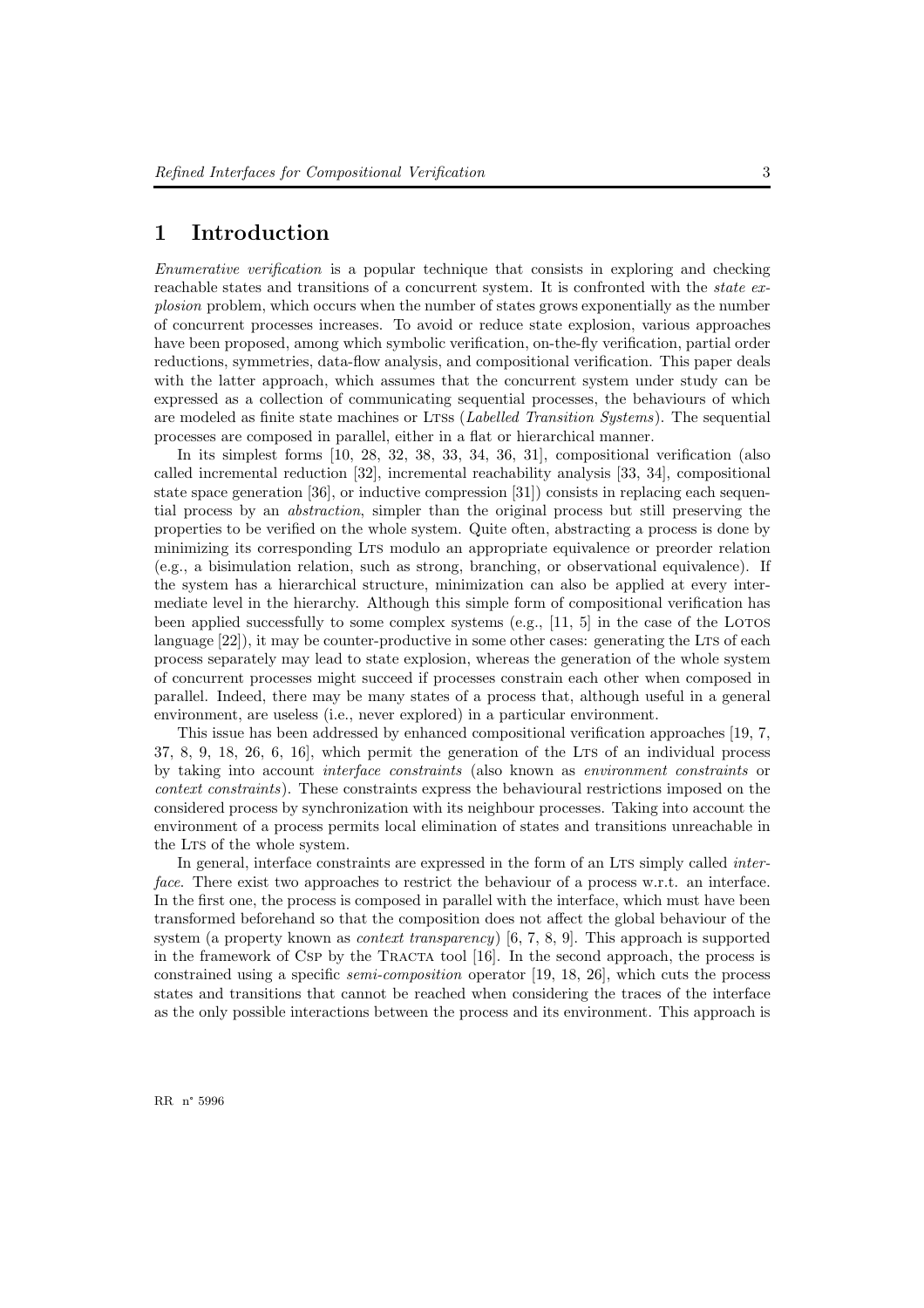supported in the framework of LOTOS by the PROJECTOR [26] and SVL [12] tools of CADP (Construction and Analysis of Distributed Processes) [13] and was used in the verification of an industrial protocol [35].

Interfaces can be either written by the user (and possibly checked automatically [26]), or generated automatically. Although automated generation has the neat advantage to relieve users from the burden of calculating appropriate constraints, existing automated interface generation techniques undergo two main limitations: first, they are specific to a given composition operator and thus not directly applicable in the framework of concurrent languages featuring different and/or more general operators; second, as already observed in [7], they may fail to capture effective interface constraints due to deficiencies in their analysis of synchronizations between  $processes<sup>1</sup>$ .

In this paper, we propose to generate interfaces automatically using a new technique that relies on a translation of the system into an intermediate concurrent model, named network of LTSs, which describes the synchronization between processes in a flat manner. This intermediate representation permits the derivation of effective interface constraints imposed on a given process by a set of its neighbour processes automatically, independently of the hierarchy of processes and of the nature of the composition operators. This permits combination of constraints induced by distant processes, and improvement of the accuracy of interfaces by exploiting more precisely the synchronizations between processes. For this reason, we qualify as refined the interfaces generated using this technique.

As regards practical aspects, we implemented refined interface generation in the EXP.OPEN 2.0 tool for on-the-fly verification of networks of LTSs [27] of CADP. Interfaces can be generated automatically from systems made of LTSs composed using operators taken from several languages (Ccs [29], Csp [4],  $\mu$ CRL [21], Loros [22], the E-Loros international standard [24], and general concurrent specification formalisms). In the framework of LOTOS specifications, the SvL scripting language was also extended to facilitate the combined use of the various Cadp tools involved to use refined interfaces in a compositional verification task. For behavioural restriction, we rely on PROJECTOR and its semi-composition operator, which is general enough to be applicable in the framework of the above concurrent languages, although originally designed for LOTOS.

Using a flat intermediate concurrent model such as networks of LTSs is not new, as most model-checkers start by flattening the process hierarchy, for instance generating an intermediate Petri net [14] in the case of LOTOS, Linear Process Equations in the case of  $\mu$ CRL [20], or using a supercombinator -based compilation mechanism called supercompilation [17] in the case of Csp. The model we use in this paper is close to Mec synchronization vectors [1] and Fc2 synchronization networks [3]. The originality of our work resides in both the treatment we make on the intermediate model to generate interfaces, and the effective use of this model to handle many different operators in a compositional verification setting.

This paper focuses on communication by rendez-vous between processes which run asynchronously (i.e., at independent speeds). It naturally generalizes to communication through bounded buffers if buffers are represented as finite processes communicating by rendez-vous

<sup>&</sup>lt;sup>1</sup>See in particular Examples 2 and 3, Section 3 of this paper.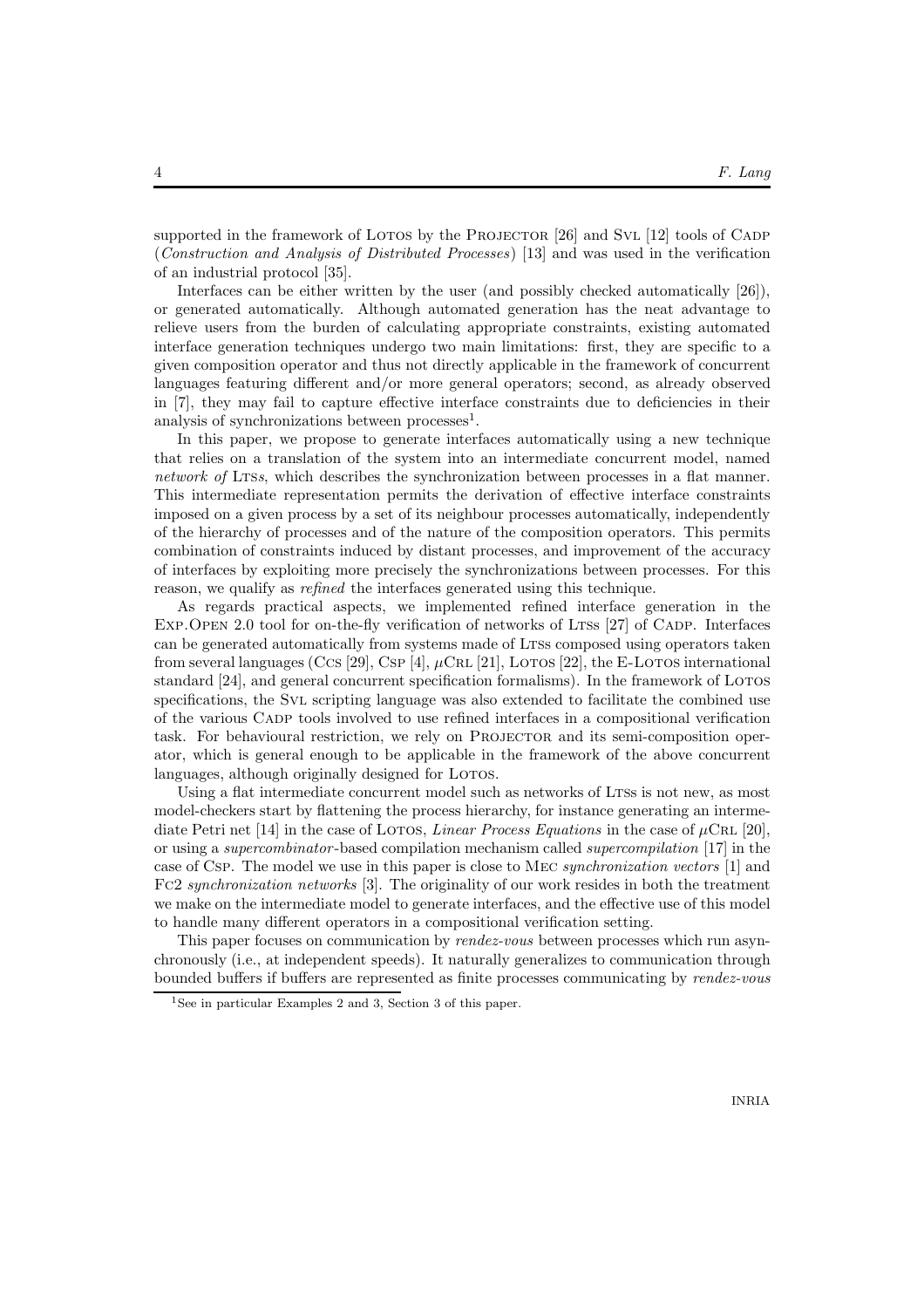with the rest of the system<sup>2</sup>. The current approach can be used to constrain such buffers in the same way as any process. Approaches to constrain processes communicating through buffers that are not bounded a priori (i.e., the bound of each buffer, if any, is not known statically but determined at execution time) have been proposed [25] but are out of the scope of this paper.

The paper is organized as follows: Section 2 presents the technical background. Section 3 recalls semi-composition and discusses the limitations of existing interface generation methods. Section 4 defines refined interface generation, which improves over existing interface generation methods. Section 5 describes the implementation of refined interface generation in Cadp. Section 6 presents some experimental results. Section 7 finally concludes.

#### 2 Technical Background

**Definition 1 (Vectors)** A vector of length n over a set S is an element of  $S<sup>n</sup>$ , written t or  $(t_1,...,t_n)$ . For  $i \in 1..n$ ,  $t[i]$  denotes the *i*th element  $t_i$  of  $t$ , and  $t[i \leftarrow t'_i]$  represents a copy of **t** where  $t[i]$  is replaced by  $t'_{i}$ . Given  $t \in S$ , we write  $t^{n}$  the vector of length n such that  $(\forall i \in 1..n)$   $t^n[i] = t$ . Given  $I \subseteq 1..n$ , the projection  $t_{\downarrow}I$  is defined by:  $t_{\downarrow}I =$  $(\mathbf{t}[k_1], \ldots, \mathbf{t}[k_m])$  where  $\{k_i \mid i \in 1..m\} = I$  and  $(\forall i < j)$   $k_i < k_j$ .

**Definition 2 (Labelled Transition System)** Let  $A$  be a set of symbols called *observable* actions, and  $\tau \notin A$  the unobservable action. Given  $A \subseteq A$ , we write  $A_{\tau}$  the set  $A \cup {\tau}$ . An LTS is a quadruple  $S = (Q, A, T, q_0)$ , where Q is the set of states,  $A \subseteq \mathcal{A}$  — also written  $act(S)$  — is the set of *observable actions*,  $T \subseteq Q \times A_{\tau} \times Q$  is the *transition relation*, and  $q_0 \in Q$  is the *initial state*. As usual, we may write  $q_1 \stackrel{a}{\rightarrow} q_2$  (or  $q_1 \stackrel{a}{\rightarrow} q_2$  when T is clear from the context) instead of  $(q_1, a, q_2) \in T$ . A trace of S is a sequence of actions  $a_1 \ldots a_{n \geq 0} \in (A_\tau)^n$ , such that  $(\exists q_1, \ldots, q_n \in Q)$   $(\forall i \in 0..n-1)$   $q_i \xrightarrow{a_{i+1}} q_{i+1}$  (note that the sequence starts in the initial state  $q_0$  of S). An *observable trace* is a trace in which all occurrences of  $\tau$  have been removed. We write  $\mathcal{L}(S)$  the set of observable traces of S. An action  $a \in A$  is reachable if there is a trace containing a. A state  $q \in Q$  is reachable if there exists a trace such that  $q_n = q$ . A transition  $(q_1, a, q_2) \in T$  is *reachable* if  $q_1$  is reachable. Two LTss  $S_1, S_2$  are *equal*, written  $S_1 = S_2$ , if and only if they have the same initial states and reachable transitions.

#### 3 Semi-Composition

Semi-composition [26] (implemented in the PROJECTOR tool of CADP) permits restriction of the behaviour of a process on-the-fly by taking into account interface constraints, usually derived from its environment. Since semi-composition was designed in the framework of

 ${}^{2}$ See http://www.inrialpes.fr/vasy/cadp/case-studies which references more than 80 case studies in various application domains, many of which use bounded buffers.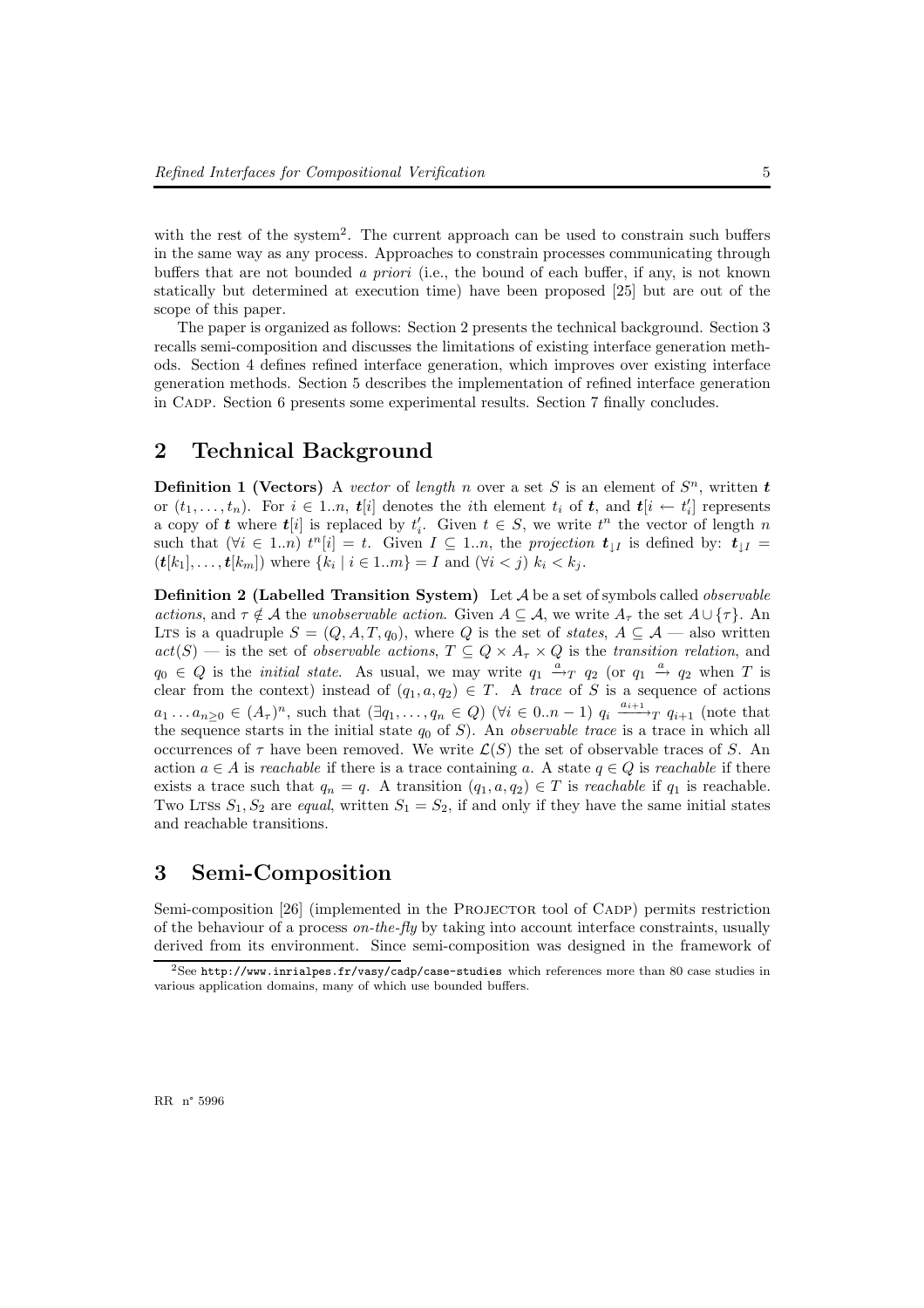LOTOS, its definition is tightly related to the following LOTOS-like parallel composition and hiding operators.

**Definition 3 (Parallel Composition, Hiding)** Let  $S_i = (Q_i, A_i, T_i, q_{0i})$   $(i = 1, 2)$  be two LTSs, and  $A \subseteq \mathcal{A}$ . The parallel composition " $S_1 \parallel_A S_2$ " models the concurrent execution of  $S_1$  and  $S_2$  with forced synchronization on A. It is defined as the LTS  $(Q, A_1 \cup A_2, T, (q_{01}, q_{02}))$ , where Q and T are the smallest sets satisfying both  $(q_{01}, q_{02}) \in Q$ and the following properties:

$$
\frac{(q_1, q_2) \in Q, q_1 \xrightarrow{\alpha} T_1 q'_1, q_2 \xrightarrow{\alpha} T_2 q'_2, a \in A}{(q'_1, q'_2) \in Q, (q_1, q_2) \xrightarrow{\alpha} T (q'_1, q'_2)}
$$

$$
\frac{(q_1, q_2) \in Q, q_1 \xrightarrow{\alpha} T_1 q'_1, a \notin A}{(q'_1, q_2) \in Q, (q_1, q_2) \xrightarrow{\alpha} T (q'_1, q_2)} \frac{(q_1, q_2) \in Q, q_2 \xrightarrow{\alpha} T_1 q'_2, a \notin A}{(q_1, q_2) \xrightarrow{\alpha} T (q_1, q'_2)}
$$

Note that, by construction, the states belonging to  $Q$  are reachable. A state  $p$  of  $S_1$  (respectively  $S_2$ ) is said *reachable* in  $S_1 \parallel_A S_2$  if there is a state  $(p, q)$  (resp.  $(q, p)$ ) in  $S_1 \parallel_A S_2$ . Similarly, a transition  $p \stackrel{a}{\rightarrow} p'$  of  $S_1$  (respectively  $S_2$ ) is said *reachable* in  $S_1 \parallel_A S_2$  if there is a transition  $(p, q) \stackrel{a}{\rightarrow} (p', q')$  (resp.  $(q, p) \stackrel{a}{\rightarrow} (q', p')$ ) in  $S_1 \parallel_A S_2$ . The expression "hide A in  $S_1$ " denotes the LTS  $(Q_1, A_1 \setminus A, T'_1, q_{01})$ , where  $T'_1$  is defined as follows:

$$
\frac{q\xrightarrow{a}T_1 q',\ a\in A}{q\xrightarrow{\tau}T'_1 q'}\qquad \frac{q\xrightarrow{a}T_1 q',\ a\notin A}{q\xrightarrow{a}T'_1 q'}
$$

Semi-composition takes as input two LTSs  $S_1$ ,  $S_2$  and a set of actions A, and returns the LTS which contains exactly the states and transitions of  $S_1$  that are reachable in  $S_1 \parallel_A S_2$ .

**Definition 4 (Semi-Composition)** Let  $S_i = (Q_i, A_i, T_i, q_{0i})$   $(i = 1, 2)$  be two LTSs,  $A \subseteq$  $\mathcal{A}$ , and  $(Q', A', T', q'_0) = S_1 \parallel_A S_2$ . The semi-composition of  $S_1$  and  $S_2$ , written " $S_1 \parallel_A S_2$ ", is the LTS  $(Q, A_1, T, q_{01})$ , where  $Q = \{p \mid (p, q) \in Q'\}$  and  $T = T_1 \cap \{(p_1, a, p_2) \mid (p_1, q_1) \stackrel{a}{\rightarrow} T'$  $(p_2, q_2)$ . A is called the *synchronization set* and the pair  $(A, S_2)$  is called the *interface*<sup>3</sup>. We say that an action  $a \in A_1$  is *controlled* by the interface  $(A, S_2)$  if  $a \in A$ .

Example 1 The following holds:



State  $q_3$  and transitions  $q_2 \stackrel{d}{\rightarrow} q_2, q_2 \stackrel{a}{\rightarrow} q_3$ , and  $q_3 \stackrel{c}{\rightarrow} q_2$  do not belong to  $S_3$  because they are not reachable in  $S_1 \parallel \{a,c,d\} S_2$ .

<sup>3</sup>This definition of semi-composition is simpler but equivalent to that given in [26].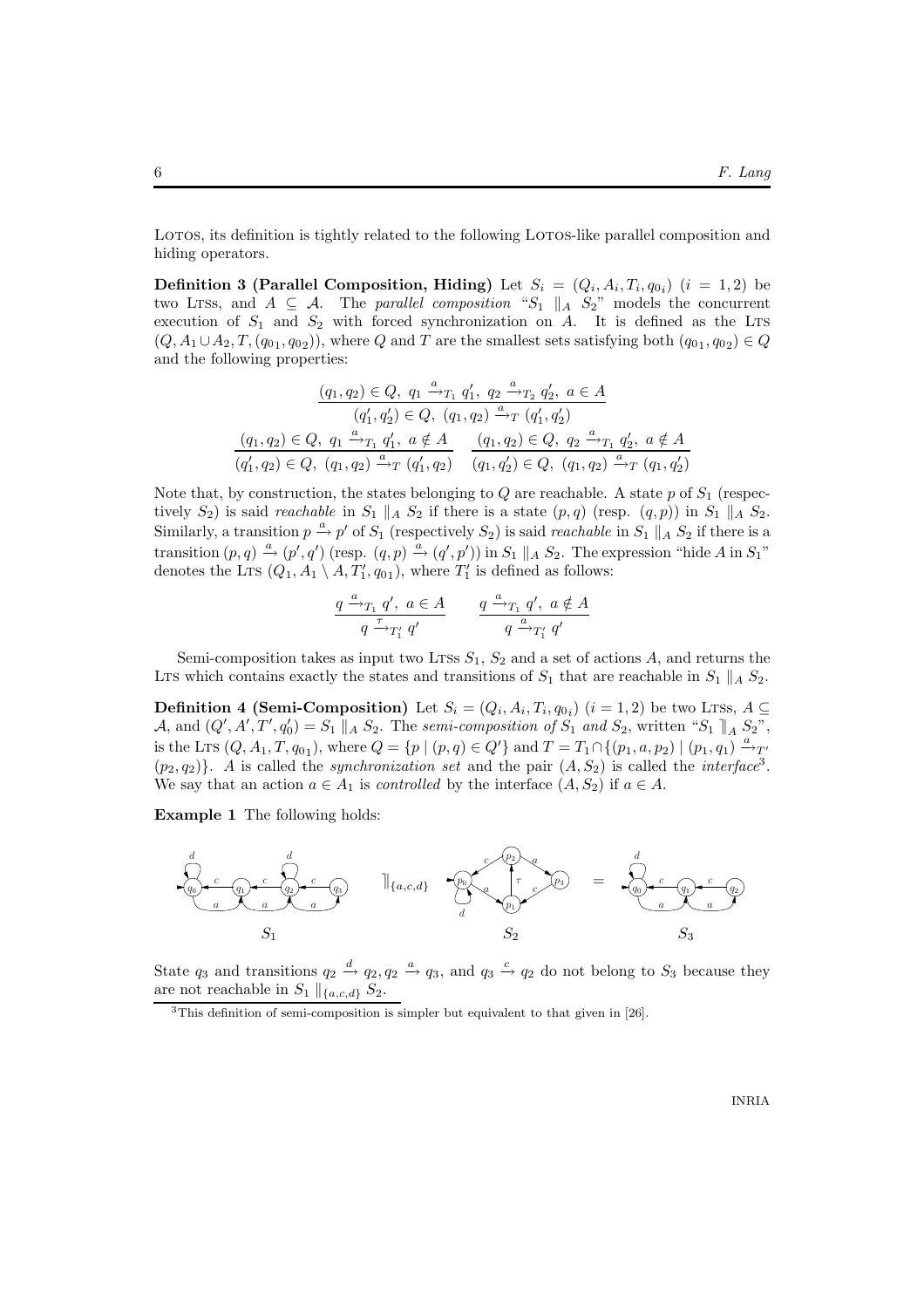Three properties of semi-composition are essential to ensure its practicability:

- Semi-composition is a state space reduction, since the sets of states and transitions of  $S_1 \parallel_A S_2$  are by definition subsets of  $S_1$ . The worst case is when  $\mathcal{L}(\text{hide }(\mathcal{A}\backslash A)$  in  $S_1) \subseteq$  $\mathcal{L}(\text{hide } (\mathcal{A} \setminus A) \text{ in } S_2),$  yielding  $S_1 \parallel_A S_2 = S_1.$
- $(S_1 \rVert_A S_2)$   $\lVert_A S_2 = S_1 \rVert_A S_2$ . Therefore semi-composition can be used to reduce  $S_1$ given its environment  $S_2$  by removing the unreachable states and transitions, without losing any temporal property of the system  $S_1 \parallel_A S_2$ . Note that, unlike Cheung  $\&$  Kramer's approach, which requires that the interface be context transparent  $$ and thus be transformed into a deterministic LTS using a well-known but expensive algorithm — no restriction is made here on the shape of  $S_2$ .
- $S_1 \parallel_A S_2 = S_1 \parallel_A S'_2$  if  $\mathcal{L}(\text{hide }(\mathcal{A} \setminus A) \text{ in } S_2) = \mathcal{L}(\text{hide }(\mathcal{A} \setminus A) \text{ in } S'_2)$ . Therefore, reductions of the interface can be achieved by first hiding uncontrolled actions and then minimizing the LTS modulo a relation preserving observable traces (e.g.,  $safety$ ) equivalence [2]), which permits reduction of the number of states to explore while calculating semi-composition. Safety minimization is less expensive than determinization and, unlike determinization which can induce a dramatic growth of the LTS, yields an LTS that contains fewer states than the input. Minimization of the interface is not mandatory but important to reduce the cost of semi-composition, the complexity of which is the same as parallel composition, hence sensitive to the size of its operands.

In practice, the equation  $S_1 \parallel_A S_2 = (S_1 \parallel_A S_2) \parallel_A S_2$  is not sufficient to compute interfaces in the case of systems consisting of more than two LTSs: it may happen that  $S_2$ does not constrain  $S_1$  but that a more distant LTs in the environment of  $S_1$  does. Krimm & Mounier proposed a method to compute an exact interface in the framework of more general systems of communicating LTSs built upon parallel composition and action hiding. Given two LTss  $S_1$  and  $S_2$  in such a system, this method permits to synthesize a synchronization set A such that  $S_1$  can be replaced by  $S_1 \parallel_A S_2$  without changing the global LTs of the system. It is defined inductively, based on the following semi-composition laws:

$$
S_1 \|_{A} S_2 = (S_1 \|_{A} S_2) \|_{A} S_2
$$
  
(S<sub>1</sub> \|\_{A\_1} S\_3) \|\_{A\_2} S\_2 = ((S\_1 \|\_{B} S\_2) \|\_{A\_1} S\_3) \|\_{A\_2} S\_2 (2)

$$
(31 \parallel A_1 \quad 33) \parallel A_2 \quad 32 = ((31 \parallel B \quad 32) \parallel A_1 \quad 33) \parallel A_2 \quad 32
$$
  
where  $B = A_2 \cap (A_1 \cup (act(S_1) \setminus act(S_3)))$  (2)

(hide 
$$
A_1
$$
 in  $S_1$ )  $||_{A_2} S_2 = ($ hide  $A_1$  in  $(S_1 ||_{A_2 \setminus A_1} S_2)$ )  $||_{A_2} S_2$  (3)

Unfortunately, the interface  $(A, S_2)$  built using Krimm & Mounier's method generally does not give the best account of environment constraints, as illustrated by the following two examples.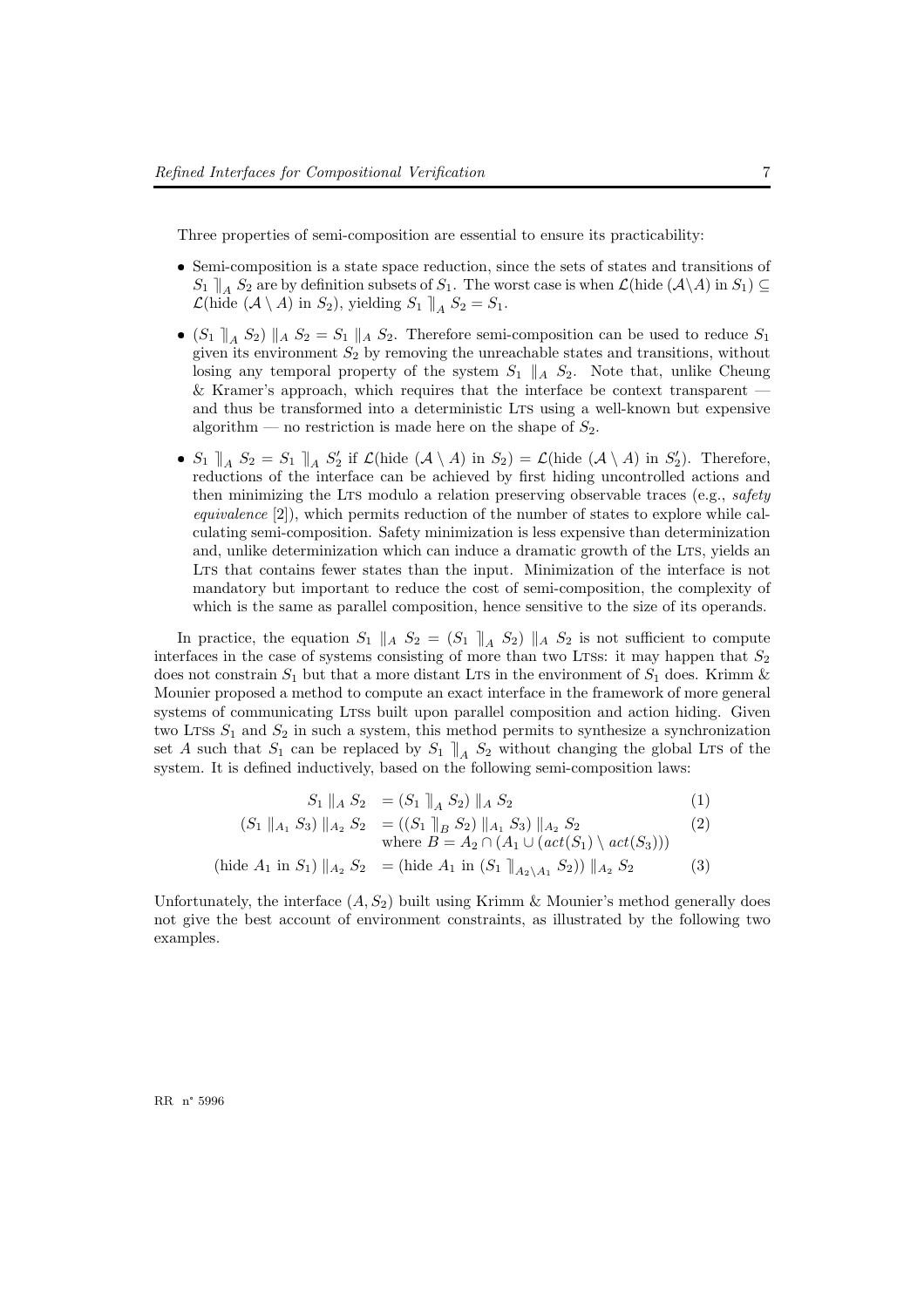**Example 2** Let  $E = S_1 ||_{\{a,b,d\}} (S_2 ||_{\{c,d\}} S_3)$  with  $S_1, S_2$ , and  $S_3$  as follows:



According to the semi-composition laws,  $S_3$  can be replaced in E either by  $S_3 \parallel_{\{a,d\}} S_1$ , or by  $S_3 \parallel_{\{c,d\}} S_2$ , but both expressions result in  $S_3$  itself, due to the fact that  $\mathcal{L}(\text{hide } (\mathcal{A} \setminus$  ${a, d}$ ) in  $S_1$  =  ${a, d}^*$  and  $\mathcal{L}$ (hide  $(\mathcal{A}\setminus{c, d})$  in  $S_2$ ) =  ${c, d}^*$ . Yet, one can see that actions  $a$  and c are executed with some alternation in  $E$ , due to the mandatory synchronization on b between  $S_1$  and  $S_2$ . As a consequence, state  $r_3$  is not reachable in E. To capture such a constraint, it should be possible to build an interface that takes simultaneously into account the constraints induced by both  $S_1$  and  $S_2$ , even though there is no sub-expression of E containing  $S_1$  and  $S_2$  only. This is not possible with Krimm & Mounier's method<sup>4</sup>.

**Example 3** Let  $E = S_1 ||_{\{a,b\}} (S_2 ||_{\{a\}} S_3)$  with  $S_1, S_2$ , and  $S_3$  as follows:



According to the semi-composition laws,  $S_2$  can be replaced by  $S_2 \parallel_{\{a\}} S_1$ , but this expression yields  $S_2$  itself, due to the fact that  $\mathcal{L}(\text{hide } (\mathcal{A} \setminus \{a\})$  in  $S_1) = a^*$ . Yet, it is clear from  $S_1$  and the synchronizations in E that state  $q_2$  of  $S_2$  is unreachable in E, as two successive  $b$  actions cannot be fired without an  $a$  in between. A better interface should permit to take into account the environment constraints due to synchronizations on  $b$ , even though every b of  $S_1$  does not necessarily synchronize with a b of  $S_2$ . Unfortunately, this is not possible using the Krimm & Mounier's method<sup>5</sup>.

In the sequel, we propose to generate interface constraints automatically in a way that palliates these limitations.

<sup>4</sup>This limitation holds similarly for Cheung & Kramer's method, as mentioned in [7].

<sup>5</sup>Cheung & Kramer do not provide a solution to this issue as their method relies on a Csp-like parallel composition operator whose semantics states that synchronization on b is mandatory between all processes containing b in their action set.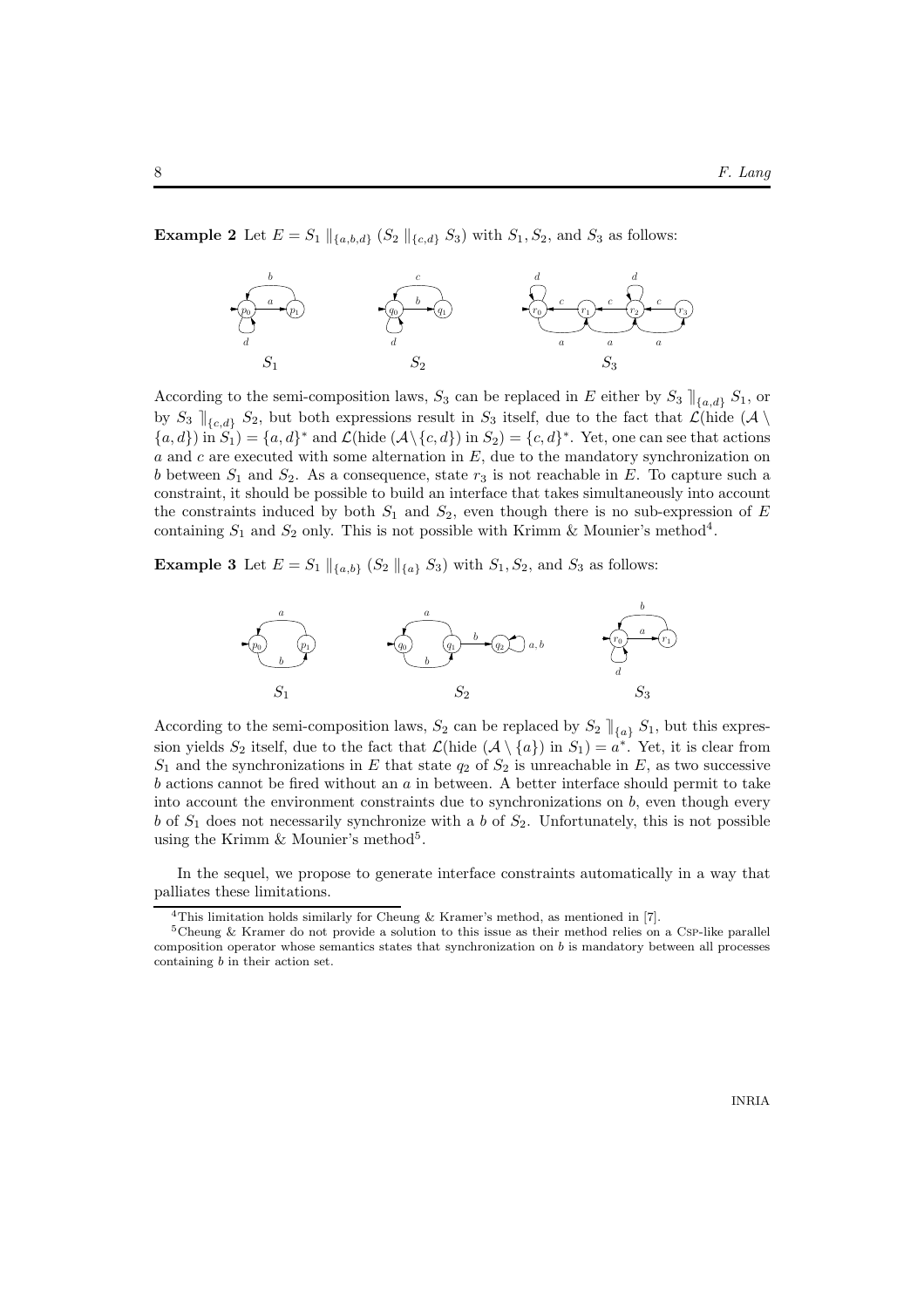## 4 Refined Interface Generation

Refined interface generation is a new method that permits the computation of an interface capturing the constraints imposed on a given process  $P$  in a concurrent system by one or several processes of its environment. This interface can then be semi-composed with P on-the-fly, so as to restrict  $P$ 's behaviour.

As regards the model of concurrency on which we establish our results, we use the following network model named "network of LTSs", in which the composition hierarchy is completely flattened. The network of LTSs model is more general than the parallel composition operator defined in the previous section, and the parallel composition, renaming, hiding and cutting operators from many process algebras can be translated into networks of LTSS [27]. Networks of LTSs thus make our work non-specific to a particular process algebra and permit an easier way of reasoning about the synchronization structure of systems.

**Definition 5 (Network of LTSs)** Let  $\bullet \notin \mathcal{A}_{\tau}$  be a special symbol denoting that a particular LTs has no role in a given synchronization. A synchronization rule is a pair  $(t, a)$ , where t is a vector over  $\mathcal{A}_{\tau} \cup \{\bullet\}$  (called a synchronization vector) and  $a \in \mathcal{A}_{\tau}$ . The components  $t$  and  $a$  are called respectively the left- and right-hand sides of the synchronization rule. A network of LTSs (or simply network) N of dimension  $n > 0$  is a pair  $(S, V)$  where  $S$  is a vector of LTSs of length n and V is a set of synchronization rules, whose left-hand sides are all of length n. Each left-hand side  $t$  expresses a synchronization constraint on S, all components  $S[i]$  where  $t[i] \neq \bullet$  having to take a transition labeled respectively  $t[i]$ altogether so that a transition labeled with the corresponding right-hand side a be generated in the product. More formally, let  $S[i] = (Q_i, A_i, T_i, q_{0i})$   $(i \in 1..n)$ . To  $N = (S, V)$  corresponds an LTs  $(Q, A, T, q_0)$ , written  $sem(N)$  or  $sem(S, V)$ , such that  $A = \{a \mid (t, a) \in V\},$  $q_0 = (q_{01}, \ldots, q_{0n})$ , and Q and T are the smallest sets satisfying both  $q_0 \in Q$  and:

$$
\underline{\boldsymbol{q}\in Q, \; (t,a)\in V, \; (\forall i\in 1..n) \; (t[i]=\bullet \wedge \boldsymbol{q}^\prime[i]=\boldsymbol{q}[i])\vee \boldsymbol{q}[i] \; \stackrel{\boldsymbol{t}[i]}{\longrightarrow} T_i \; \boldsymbol{q}^\prime[i]}{\boldsymbol{q}^\prime\in Q, \; (\boldsymbol{q},a,\boldsymbol{q}^\prime)\in T}
$$

Note that, by construction, the states that belong to  $Q$  are reachable. Synchronization rules must obey the following *admissibility* properties, which forbid cutting, synchronizations and renaming of  $\tau$  transitions and therefore ensure that safety equivalence and stronger relations (e.g., observational, branching, and strong equivalences) are congruences for networks of LTS  $[27]$ :

$$
((\exists i \in 1..n) \ \tau \text{ is reachable in } \mathbf{S}[i]) \implies (\exists (\mathbf{t}, \tau) \in V) \ \mathbf{t}[i] = \tau
$$
\n
$$
(\forall (\mathbf{t}, a) \in V) \ ((\exists i \in 1..n) \ \mathbf{t}[i] = \tau) \implies (a = \tau \land (\forall j \in 1..n \setminus \{i\}) \ \mathbf{t}[j] = \bullet)
$$

**Example 4** Systems of communicating LTSs built upon various operators can be translated into networks of LTss. As an example, given  $S_1$  and  $S_2$ , the parallel composition  $(S_1 \parallel_A S_2)$ can be translated into  $((S_1, S_2), V_{sync} \cup V_{async})$ , where:

$$
V_{sync} = \{ ((a, a), a) \mid a \in act(S_1) \cap act(S_2) \cap A \}
$$
  
\n
$$
V_{async} = \{ ((a, \bullet), a) \mid a \in act(S_1)_{\tau} \setminus A \} \cup \{ ((\bullet, a), a) \mid a \in act(S_2)_{\tau} \setminus A \}
$$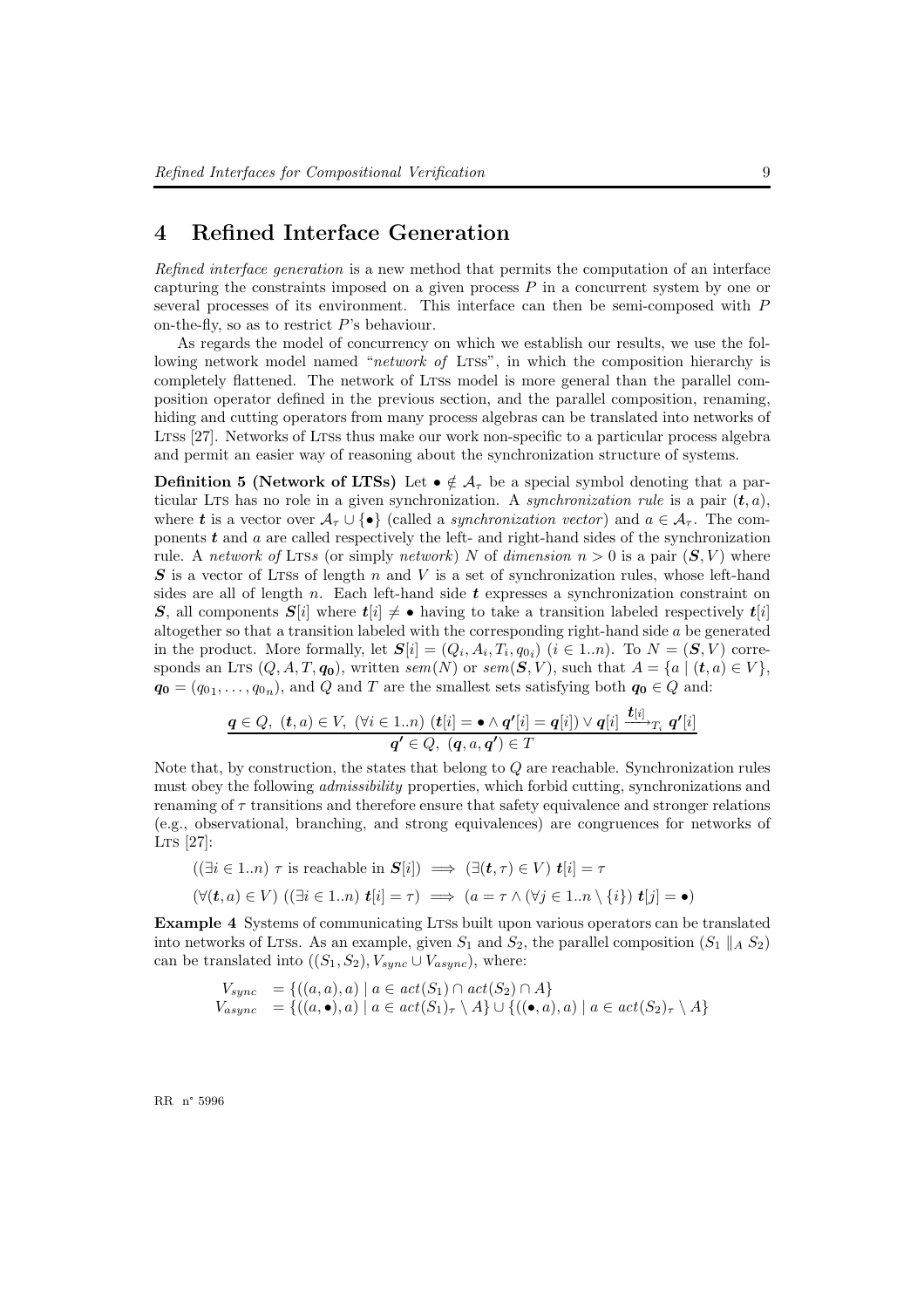Note that sets of synchronization rules are more general than functions because nondeterminism is allowed, i.e., they may contain two synchronization rules  $(t, a)$  and  $(t, b)$  with identical synchronization vector  $t$ ; if the synchronization w.r.t.  $t$  is possible in a given state, then two transitions labelled respectively  $a$  and  $b$  result. Note also that there may exist synchronization rules of the form  $(\bullet^n, a)$ , which yield a looping transition labelled a in every reachable state.

Given a network  $N = (\mathbf{S}, V)$  and an LTs  $\mathbf{S}[k]$  in this network, we address the problem of computing automatically an interface of the form  $(A, C)$  that will permit reduction of  $S[k]$  by taking into account its interactions with a subset  $\{S[i] | i \in I\}$   $(k \notin I)$  of LTSs in its environment. The goal is to permit the replacement of LTS  $S[k]$  by LTS  $S[k] \parallel_A C$  in N without affecting the LTS of the global system. To this aim, we define the following refined interface generation procedure, whose inputs are  $N, k$ , and I. The refined interface generated consists of a product of the LTss  $S[i]$  ( $i \in I$ ), synchronized by synchronization rules derived systematically from the synchronization rules of  $N$ , each rule  $(t, a)$  being transformed into a rule  $(t_{\downarrow I}, t[k])$  if  $t[k] \neq \bullet$ , or  $(t_{\downarrow I}, \tau)$  otherwise. Therefore, whenever a transition  $q \stackrel{a}{\rightarrow} q'$  can be fired in sem(N) using a synchronization rule  $(t, a)$  with  $t[k] \neq \bullet$ , then the participating transition  $q[k] \xrightarrow{t[k]} q'[k]$  of  $S[k]$  is also a transition of  $S[k] \parallel_A C$ . Conversely, transitions of  $S[k]$  that cannot participate in any mandatory synchronization with C (i.e., the  $S[i]$ 's) are eliminated by the semi-composition  $S[k]$   $\parallel$   $\parallel$  C.

**Definition 6 (Refined Interface Generation)** Let  $\varphi : A_{\tau} \cup \{ \bullet \} \to A_{\tau}$ , defined by  $\varphi(\bullet) = \tau$  and  $(\forall a \in A_{\tau})$   $\varphi(a) = a$ . Let  $N = (\mathcal{S}, V)$  be a network of dimension n, I a set of indices such that  $\emptyset \subset I \subset 1..n$ , and k an index such that  $k \in 1..n \setminus I$ . The refined *interface* of  $S[k]$  capturing constraints induced by  $\{S[i] | i \in I\}$ , written refint $(N, k, I)$ , is the interface  $(\mathcal{A}, sem(\mathbf{S}_{\downarrow I}, V'))$ , where  $V' = \{(\mathbf{t}_{\downarrow I}, \varphi(\mathbf{t}[k])) \mid (\mathbf{t}, a) \in V\}.$ 

Example 5 Consider the network  $N$  displayed on the left below, with arbitrary LTSs  $S_1, \ldots, S_4$ . The refined interface of  $S_1$  capturing constraints induced by  $S_3$  and  $S_4$ , written  $refint(N, 1, {3, 4})$ , is the LTS corresponding to the network displayed on the right below. Note the projection on  $S_3$  and  $S_4$ , and observe that the right-hand sides of synchronization rules in the result are the elements of column  $S_1$ , where  $\bullet$  is renamed into  $\tau$ .

$$
refint\left(\left\{\begin{array}{c}\n(S_1, S_2, S_3, S_4), \\
((a_1, a_2, a_3, a_4), a), \\
((\bullet, b_2, b_3, \bullet), b), \\
((c_1, c_2, \bullet, \bullet), c)\n\end{array}\right\}\right), 1, \{3, 4\}\right) = sem\left(\left\{\begin{array}{c}\n(S_3, S_4), \\
((a_3, a_4), a_1), \\
((b_3, \bullet), \tau), \\
((\bullet, \bullet), c_1)\n\end{array}\right\}\right)
$$

The following theorem states that, in an arbitrary network N, any interface refint $(N, k, I)$ can be used to restrict  $S[k]$  using semi-composition because the LTs of N and the LTs of N in which  $S[k]$  is replaced by its restriction are equal.

**Theorem 1** Let  $N = (\mathbf{S}, V)$  be a network of dimension n, I such that  $\emptyset \subset I \subset 1..n$ ,  $k \in 1..n \setminus I$ , and  $(A, C) = \text{refint}(N, k, I)$ . If  $S' = S[k \leftarrow (S[k] \parallel_A C)]$  then  $\text{sem}(S, V) =$  $sem(\mathbf{S}', V)$ .

INRIA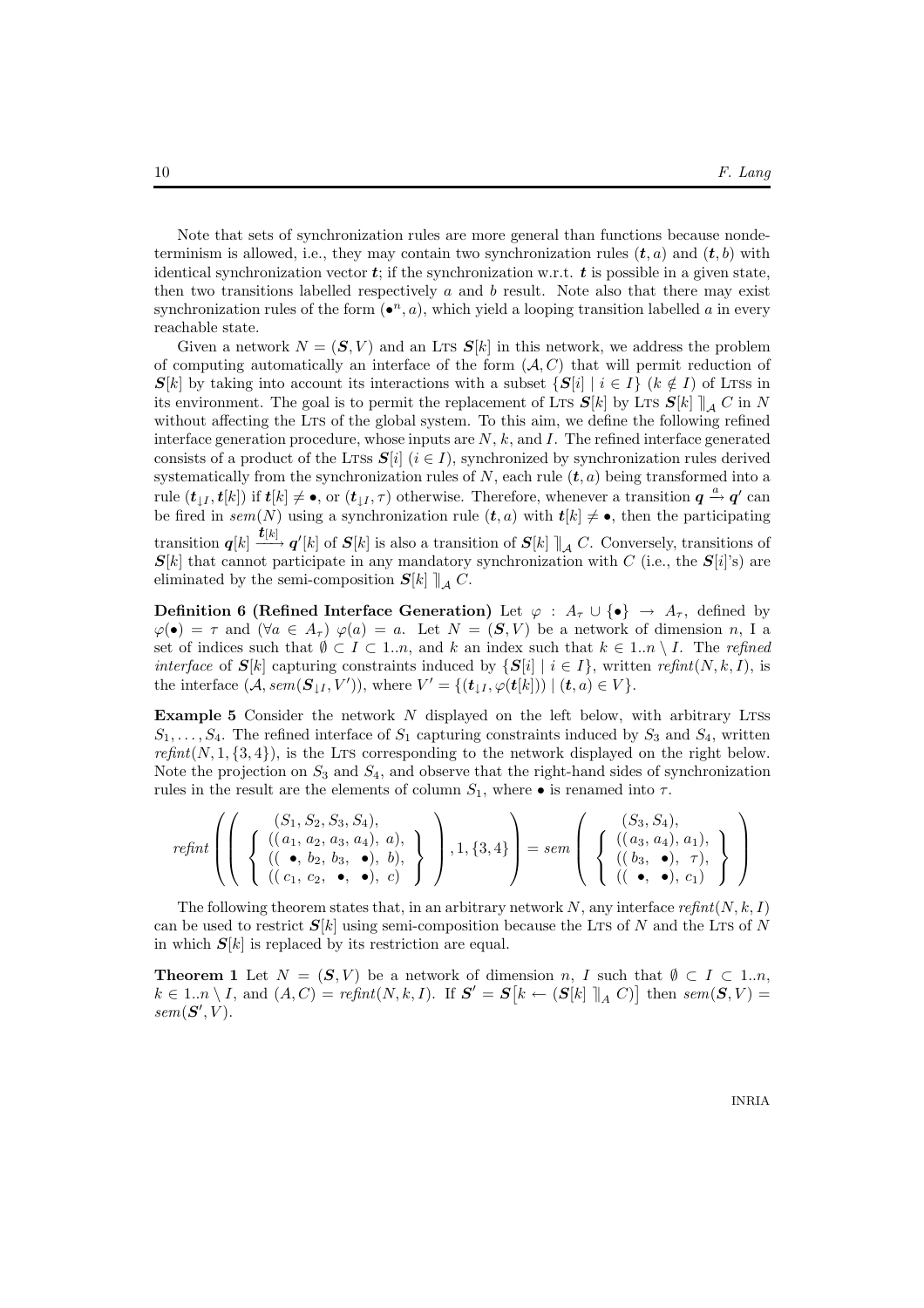*Proof.* Since  $S[k]$   $\parallel_A C$  is a sub-LTS of  $S[k]$  by definition of semi-composition, it follows that  $sem(\mathbf{S}', V)$  is a sub-LTS of  $sem(\mathbf{S}, V)$ . We show that, conversely,  $sem(\mathbf{S}, V)$  is a sub-LTS of sem( $S', V$ ). To this aim, we consider an arbitrary state q reachable in sem $(S, V)$ . In a first step we assume that  $q_{\downarrow I}$  is reachable in C,  $(q[k], q_{\downarrow I})$  is reachable in  $S[k] \|_{A} C$ ,  $q[k]$  is reachable in  $S'[k]$ , q is reachable in  $sem(S', V)$  and given a transition  $q \stackrel{a}{\rightarrow} q'$  of sem(S, V) induced by a vector  $(t, a)$ , we show simultaneously that (1)  $q'_{\perp}I$  is reachable in C, (2)  $(q'[k], q'_{\perp I})$  is reachable in  $S[k] \parallel_A C$ , which implies that  $q'[k]$  is reachable in  $S'[k]$ , and (3)  $q \stackrel{a}{\rightarrow} q'$  is a transition of sem $(S', V)$ , which implies that  $q'$  is reachable in  $sem(S', V)$ . We consider two cases:

- If  $t[k] = \bullet$  then by definition  $q[k] = q'[k]$  and property (3) is obvious. In addition, by definition of refint, the transition  $q_{\downarrow I} \stackrel{\tau}{\rightarrow} q'_{\downarrow I}$  belongs to C, which implies properties (1) and (2).
- If  $t[k] \neq \bullet$  then by hypothesis  $q[k] \xrightarrow{t[k]} q'[k]$  belongs to  $S[k]$  and  $q_{\downarrow I} \xrightarrow{t[k]} q'_{\downarrow I}$  belongs to C by definition of refint, which implies property (1). Therefore,  $(q[k], q_{\perp l}) \xrightarrow{\mathbf{t}[k]}$  $(q'[k], q'_{\perp I})$  belongs to  $S[k] \parallel_{\mathcal{A}} C$ , which implies property (2). By definition of semicomposition,  $q[k] \xrightarrow{\boldsymbol{t}[k]} q'[k]$  belongs to  $S'[k]$ , which implies property (3).

In a second step, given  $q_0$  the initial state of  $sem(S, V)$ , we observe that  $q_{0\downarrow I}$ ,  $(q_0[k], q_{0\downarrow I})$ ,  $q_0[k]$ , and  $q_0$  are the initial states of, respectively, C,  $S[k] \parallel_A C$ ,  $S'[k]$ , and  $sem(S', V)$ . Given a state q reachable in  $sem(S, V)$ , an induction using properties (1), (2), and (3) shows that  $q_{\downarrow I}$ ,  $(q[k], q_{\downarrow I})$ ,  $q[k]$ , and  $q$  are reachable in, respectively, C,  $S[k] \parallel_A C$ ,  $S'[k]$ , and sem( $S', V$ ). Therefore, every transition of sem( $S, V$ ) is also a transition of sem( $S', V$ ), which implies that  $sem(S, V)$  and  $sem(S', V)$  are equal.

The following examples show that refined interfaces solve the issues raised in Examples 2 and 3 of Section 3.

**Example 6** [back to Example 2 page 7] Expression  $E = S_1 ||_{\{a,b,d\}} (S_2 ||_{\{c,d\}} S_3)$  defined in Example 2 can be translated into the network  $N$  displayed below.  $S_3$  may be restricted using a refined interface  $(A, sem(N')) = refint(N, 3, {1, 2})$  that takes simultaneously both  $S_1$  and  $S_2$  into account, where N' and sem(N') are displayed below.  $S_3 \parallel_A sem(N')$ , also displayed below, reduces  $S_3$  by eliminating the unreachable state  $r_3$  and transitions  $r_2 \stackrel{a}{\rightarrow} r_3, r_3 \stackrel{c}{\rightarrow} r_2$ ,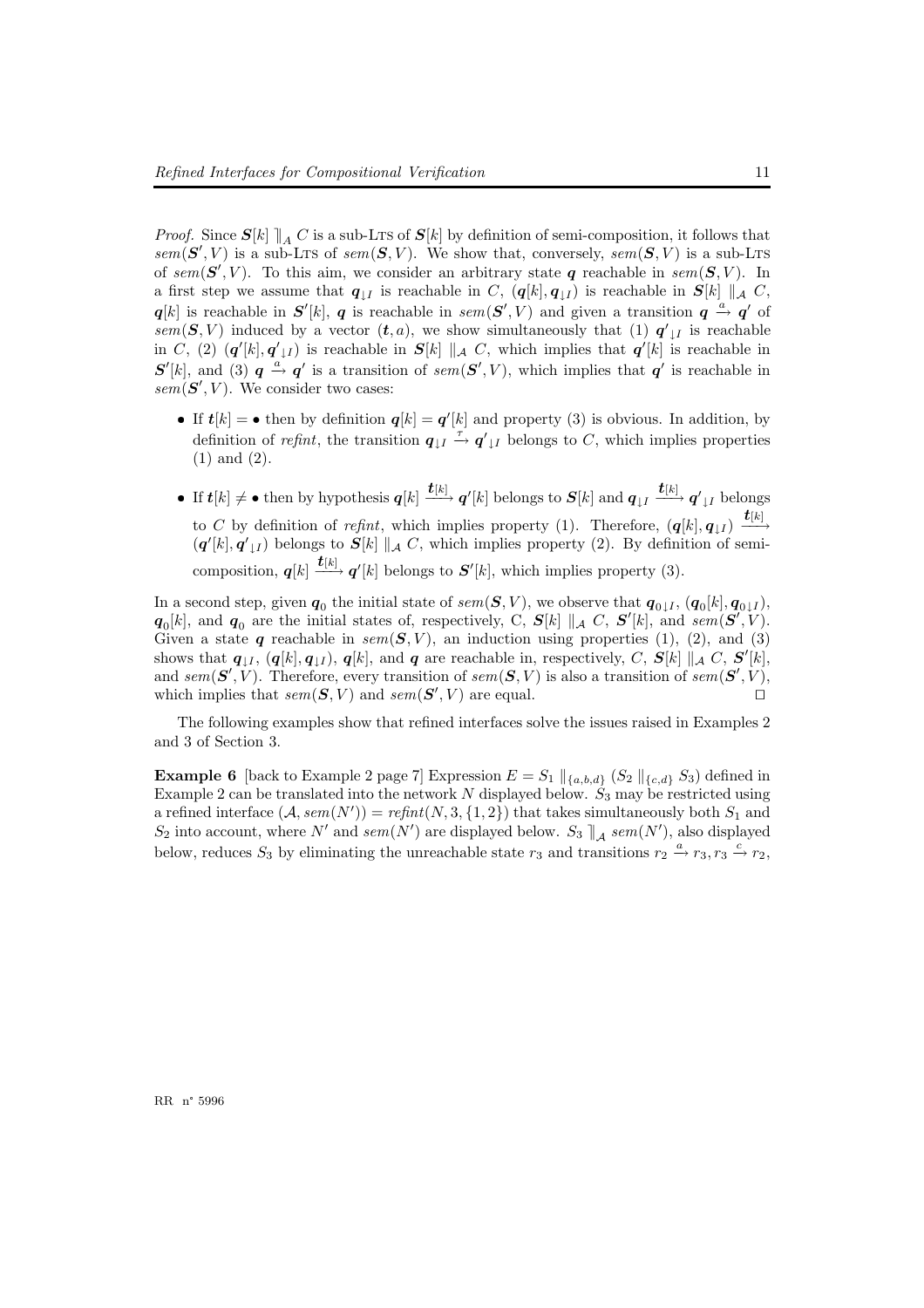and  $r_2 \xrightarrow{d} r_2$ .

$$
N = \left( \begin{array}{c} (S_1, S_2, S_3), \\ ((a, \bullet, a), a), \\ ((b, b, \bullet), b), \\ ((d, d, d), d) \end{array} \right) \qquad N' = \left( \begin{array}{c} (S_1, S_2), \\ ((a, \bullet), a), \\ ((a, \bullet), r), \\ ((b, b), \tau), \\ ((c, c), c), \\ ((d, d), d) \end{array} \right)
$$
  

$$
\sum_{d=0}^{c} \left( \begin{array}{c} \left( (a, \bullet), a \right), \\ ((a, \bullet), r), \\ ((a, d), d) \end{array} \right)
$$
  

$$
\sum_{d=0}^{c} \left( \begin{array}{c} \left( (a, \bullet), a \right), \\ ((a, d), d) \end{array} \right)
$$
  

$$
\sum_{d=0}^{c} \left( \begin{array}{c} \left( (a, \bullet), a \right), \\ ((a, d), d) \end{array} \right)
$$
  

$$
\sum_{d=0}^{c} \left( \begin{array}{c} \left( (a, \bullet), a \right), \\ ((a, d), d) \end{array} \right)
$$
  

$$
S_3 \parallel_A sem(N')
$$

**Example 7** [back to Example 3 page 8] Expression  $E = S_1 ||_{\{a,b\}} (S_2 ||_{\{a\}} S_3)$  defined in Example 3 can be translated into the network N displayed below.  $S_2$  may be restricted using a refined interface  $(A, sem(N')) = refint(N, 2, \{1\})$  that takes  $S_1$  into account, where N' and sem(N') are displayed below. In practice, sem(N') can be minimized modulo safety equivalence, yielding an LTs with 2 states and 3 transitions.  $S_2 \parallel_A sem(N')$  is isomorphic to  $S_1$ .

$$
N = \left(\begin{array}{c} (S_1,S_2,S_3),\\( (\begin{array}{cc} (a,~a,~a),~a),\\ (l,~b,~\bullet),~b),\\ ( (\begin{array}{cc} b,~\bullet,~b),~b),\\ ( (\begin{array}{cc} b,~\bullet,~d),~d)\end{array}\end{array})\end{array}\right) & N' = \left(\begin{array}{c} (S_1),\\( (\begin{array}{cc} (a),~a),\\ ( (\begin{array}{cc} b),~b),\\ ( (\begin{array}{cc} b),~\tau),\\ ( (\begin{array}{cc} b),~\tau),\\ ( (\begin{array}{cc} c,~\tau),\\ ( (\begin{array}{cc} c,~\tau),\\ ( (\begin{array}{cc} c,~\tau),\\ ( (\begin{array}{cc} c,~\tau),\\ ( (\begin{array}{cc} c,~\tau),\\ ( (\begin{array}{cc} c,~\tau),\\ ( (\begin{array}{cc} c,~\tau),\\ ( (\begin{array}{cc} c,~\tau),\\ ( (\begin{array}{cc} c,~\tau),\\ ( (\begin{array}{cc} c,~\tau),\\ ( (\begin{array}{cc} c,~\tau),\\ ( (\begin{array}{cc} c,~\tau),\\ ( (\begin{array}{cc} c,~\tau),\\ ( (\begin{array}{cc} c,~\tau),\\ ( (\begin{array}{cc} c,~\tau),\\ ( (\begin{array}{cc} c,~\tau),\\ ( (\begin{array}{cc} c,~\tau),\\ ( (\begin{array}{cc} c,~\tau),\\ ( (\begin{array}{cc} c,~\tau),\\ ( (\begin{array}{cc} c,~\tau),\\ ( (\begin{array}{cc} c,~\tau),\\ ( (\begin{array}{cc} c,~\tau),\\ ( (\begin{array}{cc} c,~\tau),\\ ( (\begin{array}{cc} c,~\tau),\\ ( (\begin{array}{cc} c,~\tau),\\ ( (\begin{array}{cc} c,~\tau),\\ ( (\begin{array}{cc} c,~\tau),\\ ( (\begin{array}{cc} c,~\tau),\\ ( (\begin{array}{cc} c,~\tau),\\ ( (\begin{array}{cc} c,~\tau),\\ ( (\begin{array}{cc} c,~\tau),\\ ( (\begin{array}{cc} c,~\tau),\\ ( (\begin{array}{cc} c,~\tau),\\ ( (\begin{array}{cc} c,~\tau),\\ ( (\begin{array}{cc} c,~\tau),\\ ( (\begin{array}{cc} c,~\tau),\\ ( (\begin{array}{cc} c,~\tau),\\ ( (\begin{array}{cc} c,~\
$$

This example shows that without using more LTSs from the environment of  $S_2$  than in Example 3, but simply by taking a better account of the synchronization structure of the system, the refint operation permits refinement of the interface with respect to that obtained using equation (2), turning the set of observable traces of the interface from  $a^*$  with b uncontrolled in Example 3 to  $a^* + b + (ba^+)^*$  in the current example. The latter set of traces does not contain any trace with two consecutive b's, thus disabling the transition  $q_1 \stackrel{b}{\rightarrow} q_2$ in  $S_2$  and making state  $q_2$  and transitions  $q_2 \stackrel{a}{\rightarrow} q_2$ ,  $q_2 \stackrel{b}{\rightarrow} q_2$  also unreachable.

The refint operation may create synchronization rules of the form  $(\bullet^n, a)$ , which induce a self-looping transition labelled  $\alpha$  in each state of the interface (see for instance the last synchronization rule of the right-hand side network in Example 5 and the last synchronization rule of network N' in Example 7, which induces the  $\tau$ -loops in states  $p_0$  and  $p_1$ ). Some of these synchronization rules can be eliminated as follows:

Every synchronization rule of the form  $(\bullet^n, \tau)$  can merely be removed. Indeed, for all S and V,  $\mathcal{L}(sem(S, V \cup (\bullet^n, \tau))) = \mathcal{L}(sem(S, V)).$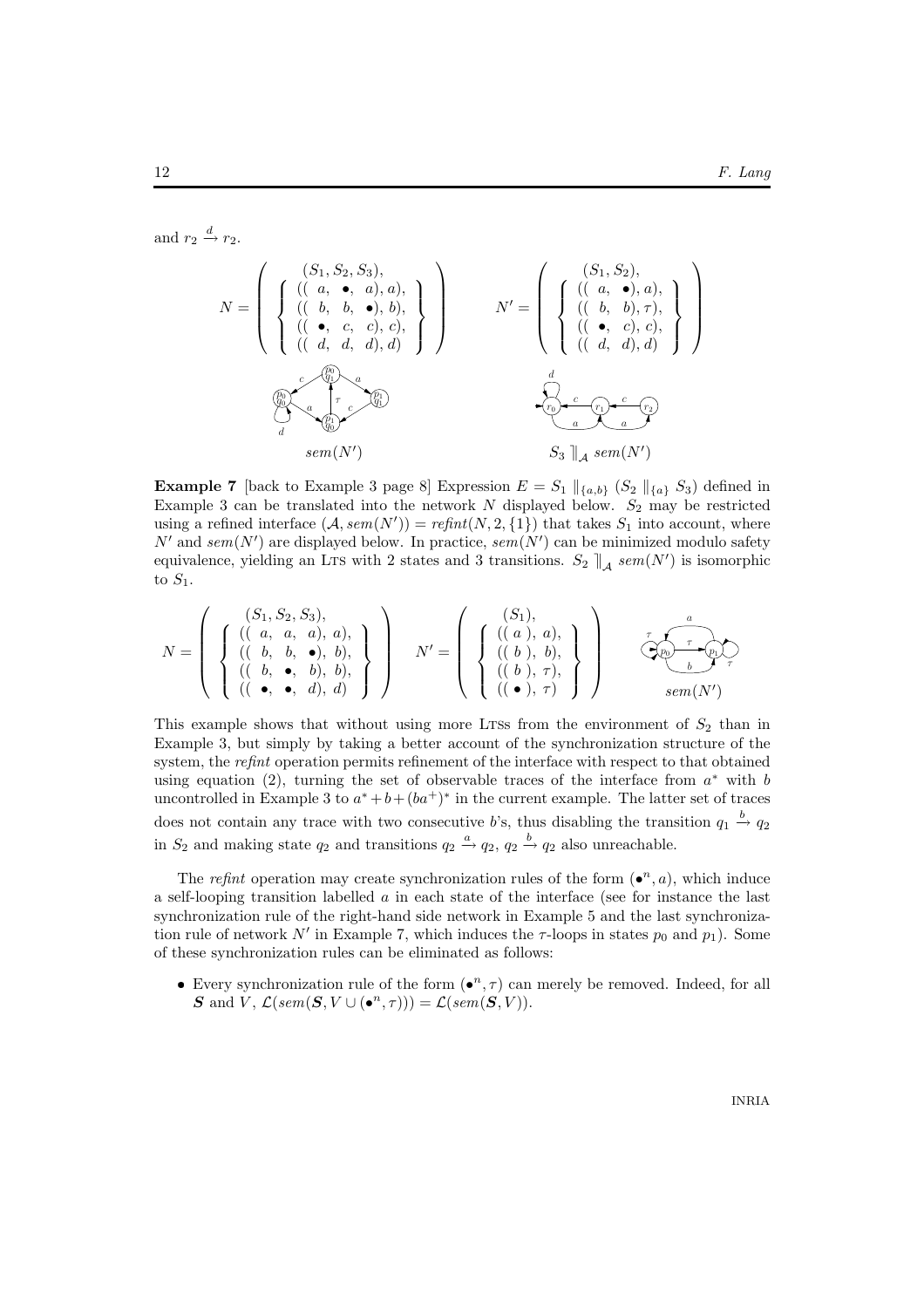Every synchronization rule of the form  $(\bullet^n, a)$  where  $a \neq \tau$  can be removed if the set of synchronization rules does not contain another rule with the same action  $a$  as righthand side. Indeed, for all  $S, S', A$ , and V in which a does not occur as a right-hand side,  $S' \parallel_A sem(S, V \cup (\bullet^n, a)) = S' \parallel_{A \setminus a} sem(S, V)$ . Eliminating this rule transforms the synchronization set of the interface from A into  $A \setminus a$ .

Algorithmically, refined interface generation has the same complexity as the synchronization product of the Ltss taken into account in the environment. In practice, the cost of computing the interface can be reduced by minimizing the individual Ltss participating in the interface modulo safety equivalence, which is correct due to the above mentioned congruence property of safety equivalence. In addition, well-known partial order reductions preserving observable traces can be used to further reduce interfaces on-the-fly during their construction.

So far, refined interface generation required that each (high-level) process of the concurrent system under verification was replaced by its LTS, which apparently contradicts the claim that refined interfaces can be used to restrict processes on-the-fly. However, it is clear from Definition 6 that the states and transitions of Lrs  $S[k]$  (corresponding to the process to restrict) are not needed for interface generation. In practice, only the observable actions of  $S[k]$  are needed to compute the synchronization rules of the network from higher level operators as in Example 4. To do so,  $S[k]$  can be replaced by an abstraction consisting of an arbitrary (and much smaller) Lts containing the same set of actions. In fact, the method remains correct if the abstraction contains a superset of  $S[k]$ 's actions, although the reduction obtained on  $S[k]$  by semi-composition generally increases while the set of actions of the abstraction gets closer to the exact set of actions of  $S[k]$ .

In practice, users must provide such an abstraction "by hand", which is not hard as it suffices to examine the gates (or channels) occurring in the process specification and the types of their data, and to enumerate actions of this type appropriately. If the abstraction provided by the user lacks some action of  $S[k]$ , then the generated interface might be wrong, but this is detected automatically during the compositional verification task as explained in [26]. Calculating this abstraction automatically from source code or from an internal representation of processes would not present any difficulty.

#### 5 Implementation in the CADP Toolbox

Our method was implemented in Cadp (Construction and Analysis of Distributed Processes) [13], a popular toolbox for protocol engineering. Refined interface generation is implemented as an option (-interface) of the Exp.Open 2.0 tool [27] for on-the-fly verification of products of communicating Ltss, which can be combined using the following operators:

 standard parallel composition, action cutting, action hiding, and action renaming from Ccs, Csp, Loros, and  $\mu$ CRL;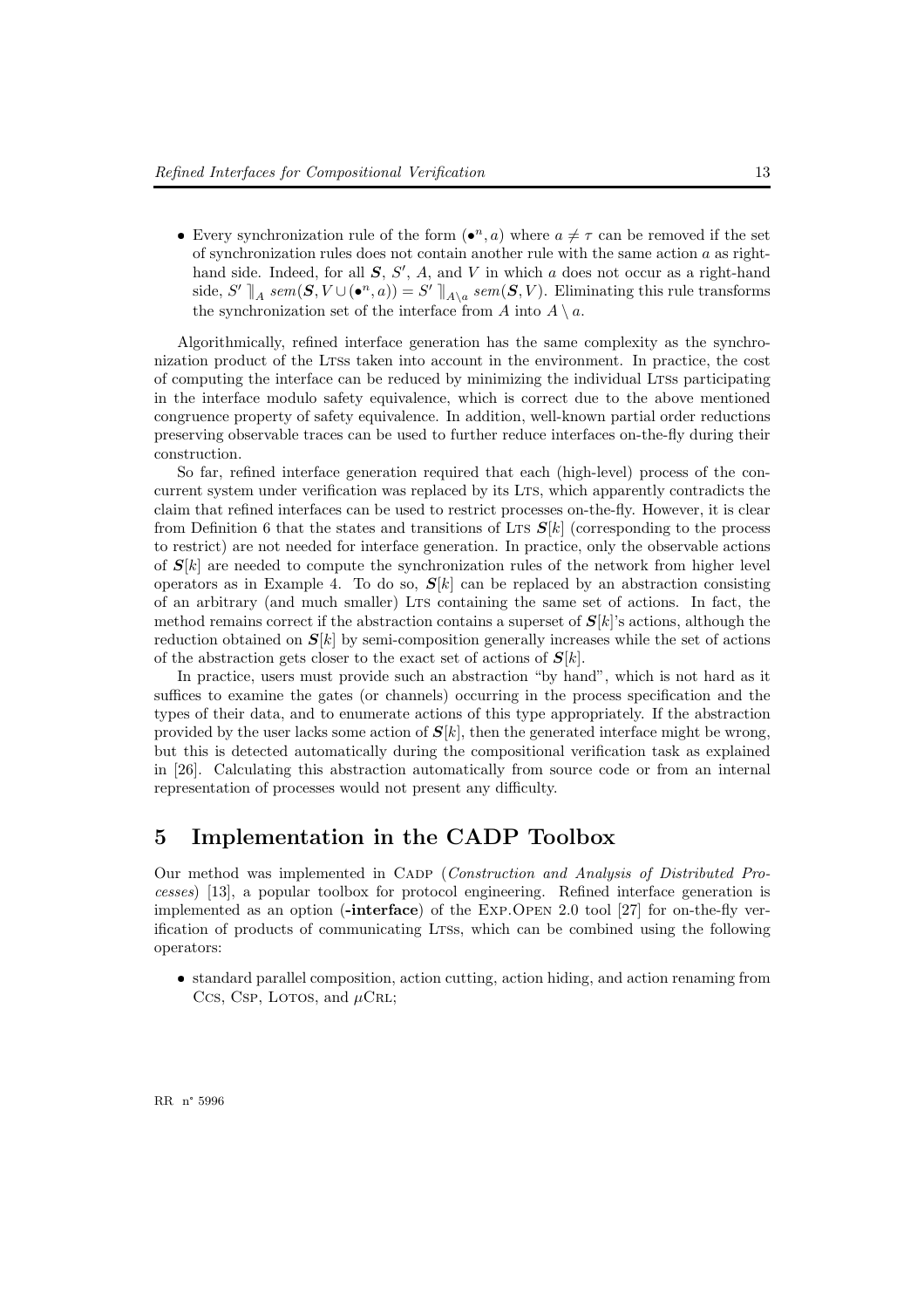- networks of Ltss and generalized parallel composition from E-Lotos, which includes n-ary parallel composition, "n among  $m$ " parallel composition, and parallel composition with synchronization interfaces [15];
- generalized forms of action hiding, action renaming, and transition cutting, where actions can be defined using regular expressions.

Exp.Open 2.0 also implements several partial order reductions, one of which can be used to partially reduce the interface on-the-fly while preserving its observable traces (-weaktrace option).

To simplify the use of refined interfaces in the more specific framework of LOTOS descriptions, we have also extended the SVL scripting language [12] with a new operator, named "refined abstraction", which can be used in the context of any parallel composition expression. As an example, given a LOTOS file "file.lotos" defining the system "(P | [A,  $\mathcal{C}$ |  $\mathcal{Q}$ ) | [A, B] | R", where P, Q, and R are LOTOS processes, one may write the following SvL script:

```
% DEFAULT_LOTOS_FILE="file.lotos"
"file.bcg" = root leaf strong reduction of
((refined abstraction Q, R using "act.bcg" of P) |[A, C] | Q) | [A, B] | R
```
This script computes the LTS corresponding to the system by first restricting P on-the-fly w.r.t. the constraints induced by  $\mathbf Q$  and R, using the LTS "act.bcg" as the abstraction of P. To this aim, Q and R are first minimized modulo safety equivalence and an interface generated automatically using EXP.OPEN 2.0. Once the LTSs corresponding to processes P (restricted using the refined interface), Q, and R have been generated, the "root leaf strong reduction" operation minimizes them modulo strong bisimulation, and then minimizes their product once they have been composed in parallel. The result is stored in "file.bcg".

#### 6 Applications

We applied refined interfaces to three case studies. The first one is a LOTOS description written by J. Romijn [30] of the Havi (*Home Audio-Video*) asynchronous leader election protocol<sup>6</sup>, which consists of seven concurrent processes named BUSRESET, DCM1, DCM2, CMM1, CMM2, MS1, and MS2. Given a LOTOS process ABS\_DCM1 containing the actions of DCM1, we made the following experiments:

- E1 Generation of DCM1 without interface.
- E2 Generation of DCM1 using an interface consisting of the LTS of the sub-system including CMM1, CMM2, MS1, and MS2, and of a synchronization set computed as defined by Krimm & Mounier's semi-composition laws.

 ${}^{6}$ See ftp://ftp.inrialpes.fr/pub/vasy/demos/demo\_27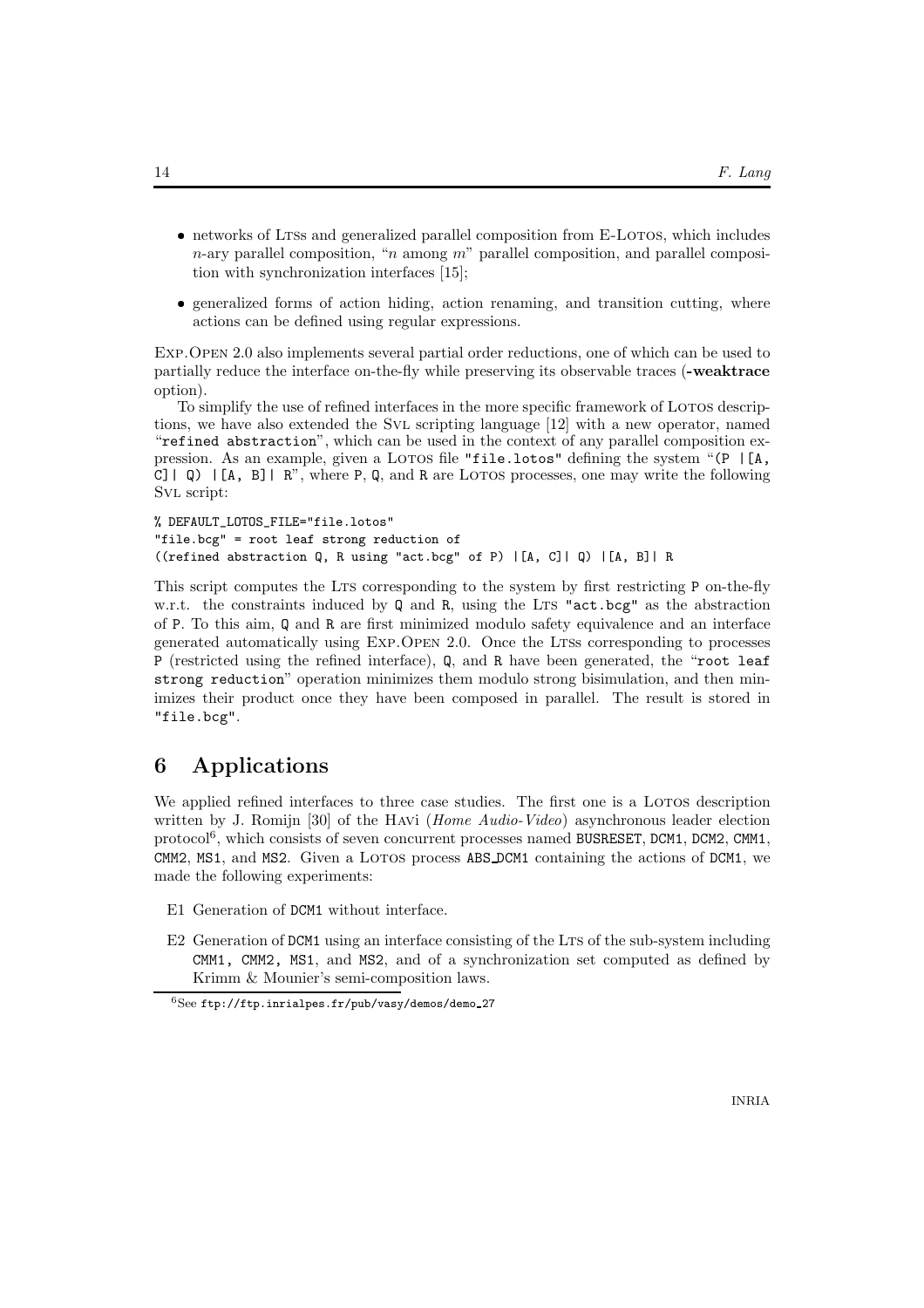|      | Interface               |                  |                |              |                      |    |                 |          | DCM1                        |                   |           |                  |
|------|-------------------------|------------------|----------------|--------------|----------------------|----|-----------------|----------|-----------------------------|-------------------|-----------|------------------|
|      |                         |                  | generated      |              | minimized<br>safety) |    |                 |          | generated                   |                   |           |                  |
|      | Exp.                    | states           |                | trans.       | states               |    | trans.          |          | states                      | trans.            |           |                  |
|      | E1                      |                  | $\overline{0}$ | $\theta$     | $\theta$<br>3<br>4   |    |                 | $\theta$ | 404,477                     | 3,025,842         |           |                  |
|      | E2                      | 3,904            |                | 42,697       |                      |    | 37<br>45        |          | 365,923                     |                   | 2,514,848 |                  |
|      | E3                      |                  | 704            | 7,145        |                      |    |                 |          | 17,199                      | 73,130            |           |                  |
|      | E4                      | 2,328            |                | 14,158       |                      | 52 | 613             |          | 645                         | 2,020             |           |                  |
|      | Interface safety        |                  |                |              |                      |    |                 |          | Max                         |                   |           |                  |
| Exp. | Interface<br>generation |                  |                | minimization | DCM1<br>generation   |    |                 |          | DCM1 strong<br>minimization | Total<br>time     |           | memory           |
| E1   | 0 <sub>s</sub>          | 0 Mb             | 0 <sub>s</sub> | 0 Mb         | 69.9 s               |    | $11 \text{ Mb}$ | 30.0 s   | $54$ Mb                     | 99.9 s            |           | $54 \mathrm{Mb}$ |
| E2   | 3.0 s                   | $1.9$ Mb         | 37.4s          | $10.5$ Mb    | 115.4 s              |    | $26$ Mb         | 26.3 s   | $46$ Mb                     | $182.1 \text{ s}$ |           | $46$ Mb          |
| E3   | 3.0 s                   | $1.4 \text{ Mb}$ | $2.3$ s        | $5.9$ Mb     | $6.1$ s              |    | 4 Mb            | $0.7$ s  | $1.9$ Mb                    | $12.1$ s          |           | $5.9$ Mb         |
| E4   | 3.2 s                   | $1.4 \text{ Mb}$ | 5.1 s          | 8.5 Mb       | 2.3 s                |    | 3 Mb            | $0.1$ s  | $1.9$ Mb                    | $10.7$ s          |           | 8.5 Mb           |

Figure 1: Lts sizes, computation time and memory consumption for experiments E1-E4.

- E3 Generation of DCM1 using a refined interface capturing the constraints induced by CMM1, CMM2, MS1, and MS2.
- E4 Same as E3, capturing also the constraints induced by BUSRESET and DCM2.

Figure 1 contains two tables. The first table indicates for each experiment E1 to E4 the size of the interface before and after safety minimization, and the size of DCM1 restricted by the interface (if any). The second table indicates computation times and memory consumption for the different operations. They show that refined interfaces permit state space reductions by more than two orders of magnitude (from 404, 477 states reachable in a general environment down to 645 states reachable in an environment that takes an account of all processes — experiment E4), while globally reducing verification time by a factor of almost 10 and peak memory consumption by a factor of up to 9.

Experiments E2 and E3 take an account of the same processes to restrict DCM1, the difference being that E2 uses Krimm & Mounier's method and E3 the refint operation to compute the interface. Figure 1 thus shows that refint yields an LTS with more than 20 times fewer states and 35 times fewer transitions than Krimm & Mounier's method, while the execution time and peak memory consumption are reduced by factors of 15 and 8 respectively. Note that Krimm & Mounier's method does not permit the computation of an interface that takes an account of all processes in a way analogous to E4, because the processes in the environment of DCM1 belong to different sub-expressions.

Second, we considered an ODP (Open Distributed Processing) trader [23], an E-LOTOS model of which was presented in  $[15]^7$ . An ODP trader is an agent that registers services that can be provided by distant servers, receives service requests from distant clients, and provides to the requesting clients the address of a server that can furnish the requested service. The

<sup>7</sup>See ftp://ftp.inrialpes.fr/pub/vasy/demos/demo 37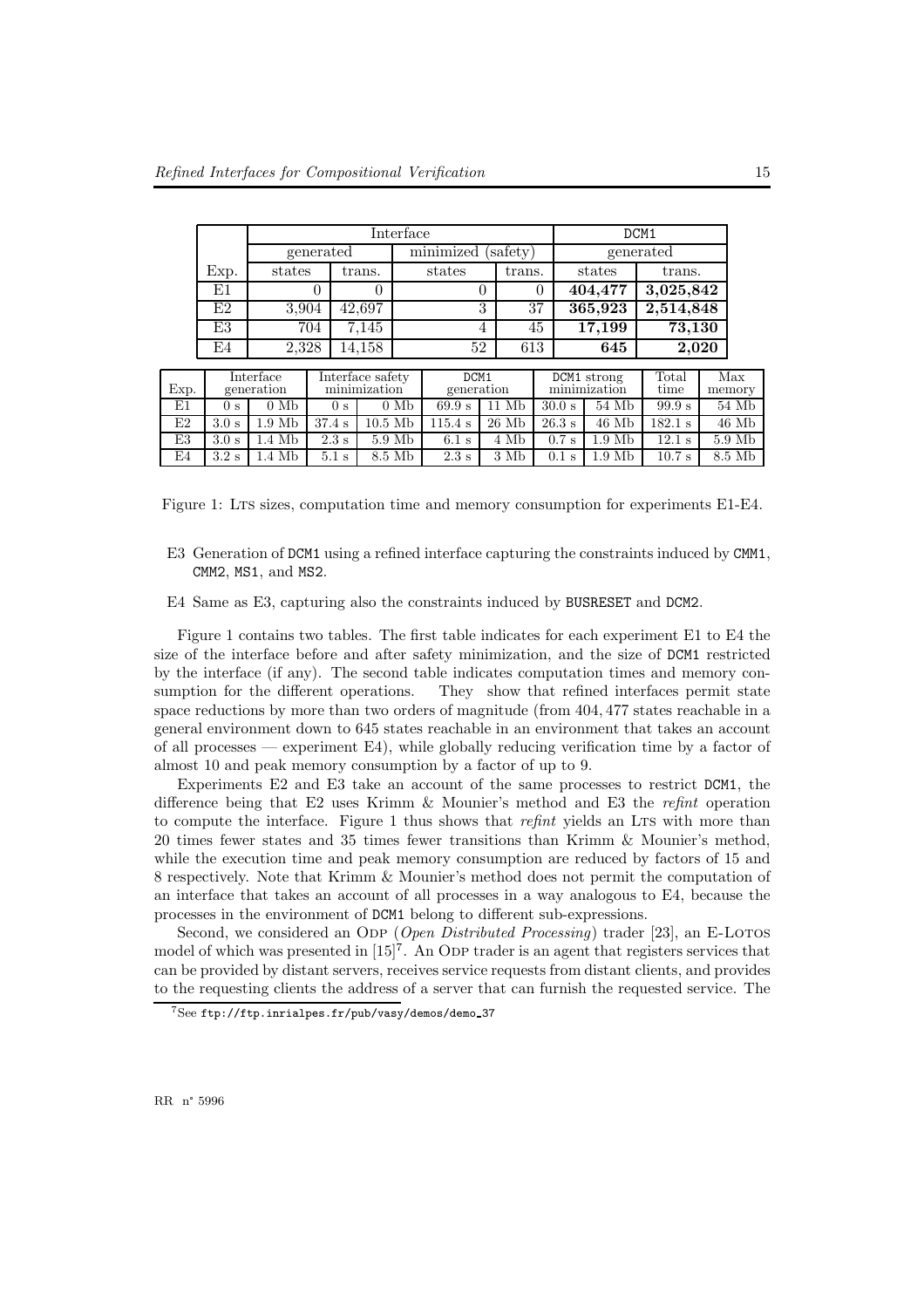client and server are then able to exchange the service directly without communicating with the trader anymore. Note that the trader is a central component in the ODP model in the sense that the ability of two agents to communicate is initiated by the trader. Such central components generally have large state spaces, especially in compositional verification settings where their LTS have to be generated outside of any context.

In our experiment, the components (trader, clients and services) are described in Lotos and the synchronization structure describing their interactions in Exp.Open 2.0 using the "n among m" E-LOTOS parallel composition operator to model the dynamicity of object exchanges. In this example, the ODP trader executes in an environment consisting of 4 objects and 5 services. A refined interface is generated automatically from this environment to restrict the Lts corresponding to the trader, which is thus limited to 256 states instead of 1 million otherwise.

At last, we studied a standard cache coherency protocol for multiprocessor architectures, which consists of a remote directory process named REMOTE DIRECTORY and several agent processes named  $AGENT_1$  to  $AGENT_5$ , accessing the directory concurrently<sup>8</sup>. In a configuration with 5 agents, refined interface generation has allowed us to reduce the size of the Lts corresponding to the remote directory from 1 million states and 40 million transitions downto less than 60 states, whereas Krimm & Mounier's method did not yield any state space reduction. In the Figures 2, 3, and 4, we report the results of the following experiments F1 to F3:

- F1 (Direct generation.) The global Lts corresponding to the specification is generated at once (using the Cæsar.Open and Generator tools) and minimized modulo strong bisimulation (using Bcg Min).
- F2 (Compositional verification without interface.) The Lts corresponding to each process is generated (using Cæsar.Open and Generator) and minimized modulo strong bisimulation (using  $BCG-MIN)$ . The resulting LTSs are then composed, and the LTS corresponding to the composition is generated (using Exp.Open 2.0 and Generator). At last, the resulting Lts is minimized modulo strong bisimulation (using Bcg Min).
- F3 (Refined interface using AGENT<sub>1</sub>.) The LTS corresponding to the AGENT<sub>1</sub> processes are generated (using Cæsar.Open and Generator), as well as a chaos Lts containing the actions of REMOTE DIRECTORY. Those LTSs are minimized modulo safety equivalence (using Aldebaran), composed in an expression with the same architecture as the specification, and used to extract a refined interface capturing constraints imposed by AGENT<sub>1</sub> on REMOTE DIRECTORY (using EXP. OPEN 2.0 with -interface option and GENERATOR). The interface constrained LTS corresponding to REMOTE\_DIRECTORY is then generated (using CÆSAR.OPEN and PROJECTOR), minimized modulo strong bisimulation (using BCG\_MIN), and composed with the LTSs corresponding to the  $AGENT_i$ , also minimized modulo strong bisimulation. The LTS corresponding to this

<sup>8</sup>See ftp://ftp.inrialpes.fr/pub/vasy/demos/demo 28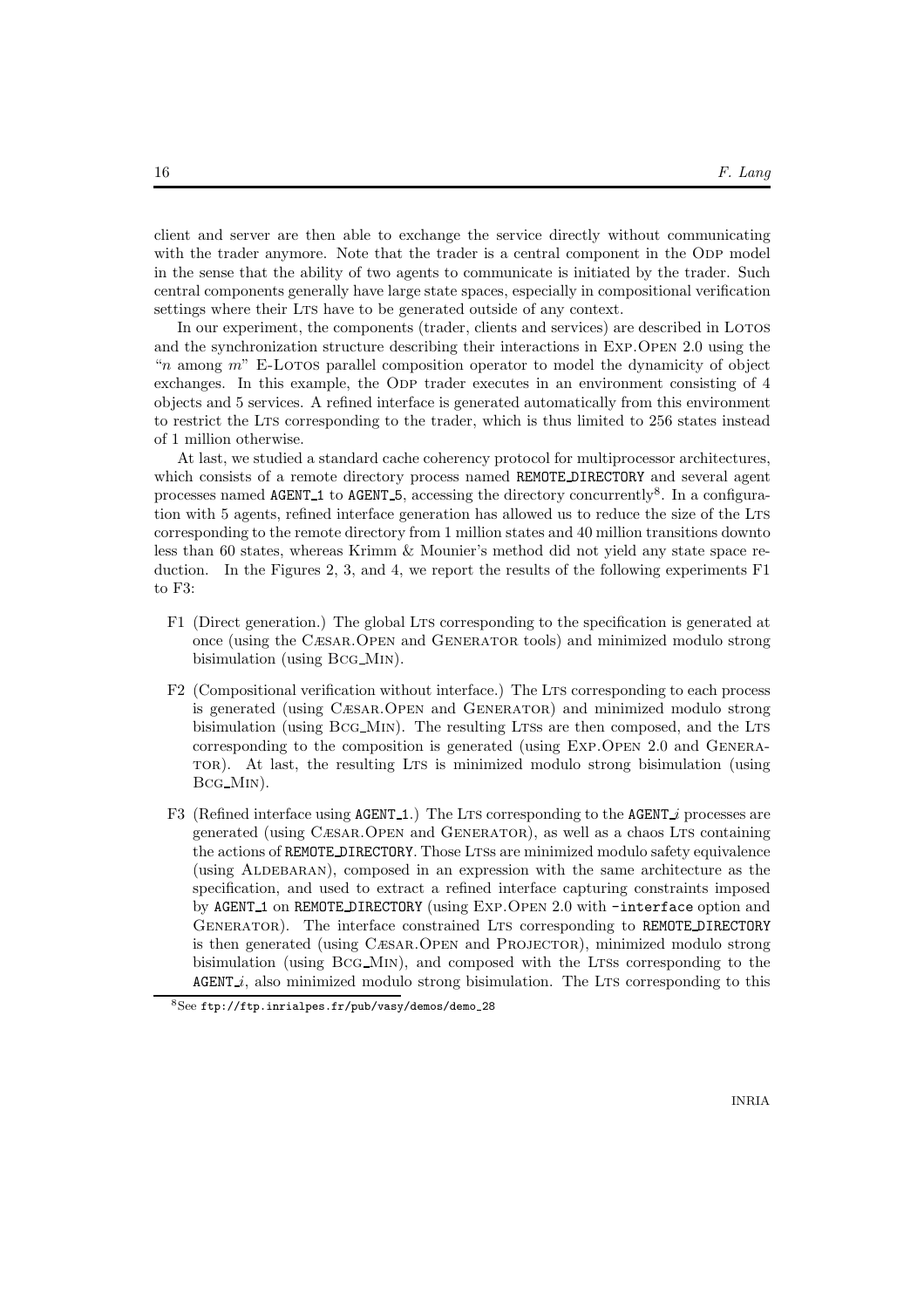|                  |           | Experiment F2 |        | Experiment F3 |            |        |              |        |  |
|------------------|-----------|---------------|--------|---------------|------------|--------|--------------|--------|--|
|                  |           | Generation    |        | Minimization  | Generation |        | Minimization |        |  |
| $\boldsymbol{n}$ | states    | trans.        | states | trans.        | states     | trans. | states       | trans. |  |
| 3                | 2,881     | 51,196        | 180    | 3,180         | 25         | 102    | 10           | 41     |  |
| 4                | 51,451    | 1,423,867     | 2,058  | 56,742        | 36         | 188    | 12           | 62     |  |
| 5                | 1,032,193 | 40,871,972    | 28,672 | 1,132,544     | 49         | 310    | 14           | 87     |  |
| 6                |           | explosion     |        | 64            | 474        | 16     | 116          |        |  |
| $\overline{ }$   |           | 81            | 686    | 18            | 149        |        |              |        |  |

Figure 2: Size of the LTS corresponding to REMOTE DIRECTORY in experiments F2 and F3.

|                |                 | Experiment F1 |           | Experiment F3 | Minimal<br>(strong) |           |  |
|----------------|-----------------|---------------|-----------|---------------|---------------------|-----------|--|
| $\eta$         | states          | trans.        | states    | trans.        | states              | trans.    |  |
| 3              | 6,322<br>18.444 |               | 816       | 2,639         | 545                 | 1,787     |  |
| $\overline{4}$ | 149,924         | 540,956       | 5,113     | 21,761        | 3,172               | 13,477    |  |
| 5              | 4,209,604       | 17,957,714    | 30,514    | 160,885       | 17.227              | 90,087    |  |
| 6              |                 | explosion     | 176,667   | 1,110,211     | 89,434              | 556,101   |  |
| $\overline{ }$ |                 | explosion     | 1,001,876 | 7,306,051     | 449,593             | 3,242,227 |  |

Figure 3: Size of the global Lts corresponding to the protocol in experiments F1 and F3 and size once minimized modulo strong bisimulation.

|                  | Experiment F1                  |        | Experiment F <sub>2</sub>      |        | Experiment F3                  |                  |  |
|------------------|--------------------------------|--------|--------------------------------|--------|--------------------------------|------------------|--|
| $\boldsymbol{n}$ | Time<br>Memory                 |        | Time                           | Memory | Time                           | Memory           |  |
| 3                | $2 \text{ MB}$<br>4 s          |        | $2\text{ MB}$<br>14 s          |        | 17s                            | 3 MB             |  |
| $\overline{4}$   | 27 s                           | 12 MB  | $1 \text{ min}$                | 25 MB  | 22 s                           | $3\ \text{MB}$   |  |
| 5                | $26 \text{ min } 44 \text{ s}$ | 349 MB | $34 \text{ min } 15 \text{ s}$ | 660 MB | 35 s                           | $5\ \mathrm{MB}$ |  |
| 6                | explosion                      |        | explosion                      |        | $1 \text{ min } 52 \text{ s}$  | $25$ MB          |  |
| $\overline{ }$   | explosion                      |        | explosion                      |        | $12 \text{ min } 29 \text{ s}$ | 155 MB           |  |

Figure 4: Total CPU time used and maximal memory consumed in experiments F1 to F3.

composition is generated (using Exp.Open 2.0 and Generator) and the resulting LTS is minimized modulo strong bisimulation.

The figures show that only experiment F3 (using refined interfaces) allows us to generate the global state space corresponding to the cache coherency protocol specification with 7 agents, while both other approaches lead to state explosion as soon as  $n = 6$ .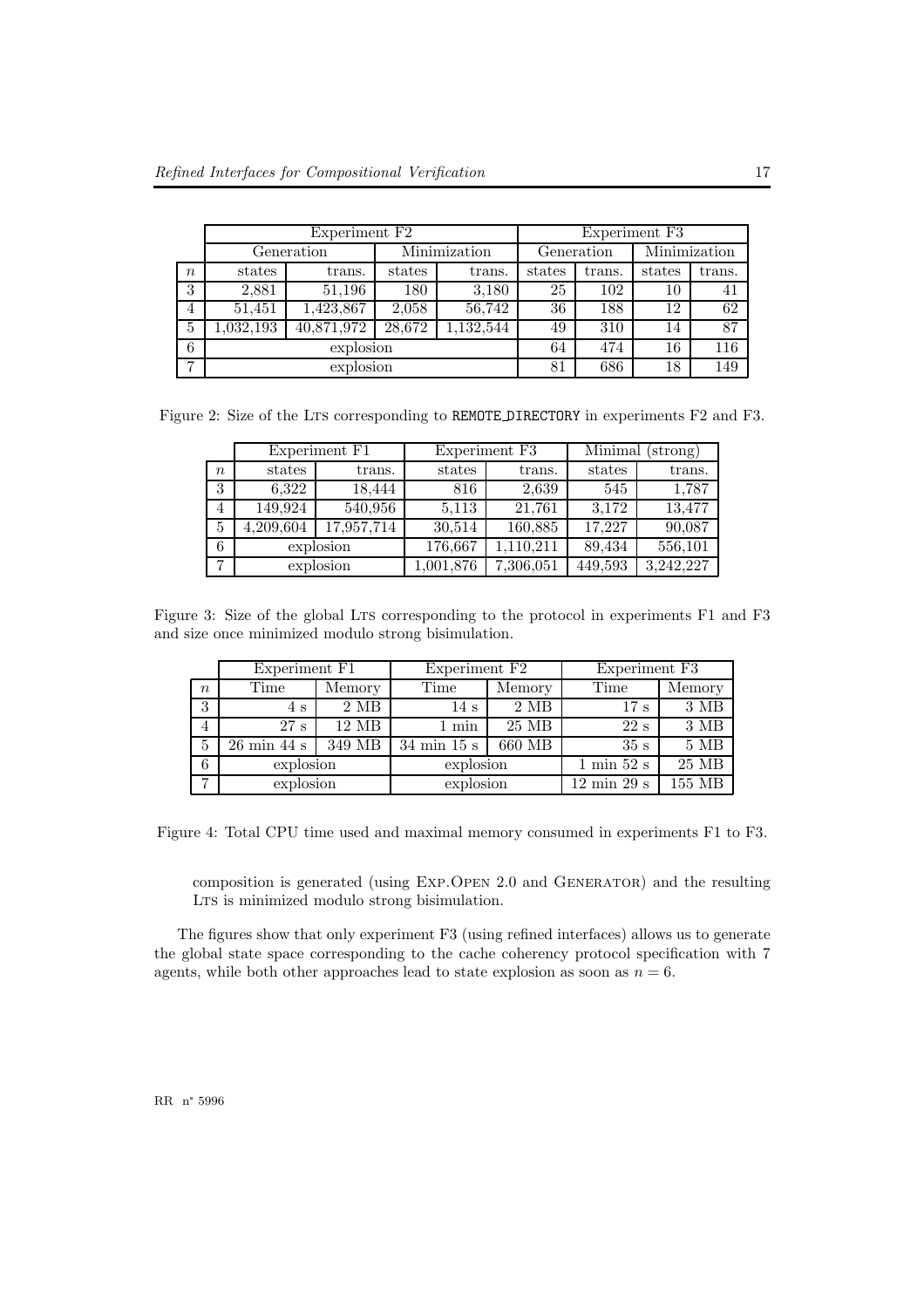# 7 Conclusion

Compositional verification in which the behaviours of concurrent processes are restricted using interface constraints is an effective method to avoid the state explosion that may occur when the state space of a process is generated out of its environment. This paper alleviates the lack of efficient methods to synthesize constraints automatically, by proposing a method based on the analysis of the synchronizations between concurrent processes.

Compared to prior work [7, 9, 26, 6], our method performs a finer analysis of synchronization constraints: our implementation in the Exp.Open 2.0 tool of Cadp exhibits more than two orders of magnitude better state space reductions on an industrial case study studied by Romijn [30]. Moreover, it provides a systematic way of using the semi-composition operator of Krimm  $\&$  Mounier [26] (which is implemented in the PROJECTOR tool of CADP) in the framework of languages whose composition operators are not limited to LOTOS parallel composition and hiding; indeed, both synchronization vectors and a large number of parallel composition operators are supported, including those of Ccs, Csp, LOTOS,  $\mu$ CRL, and E-Loros. Alternatively, we believe that we can also use parallel composition instead of semi-composition as advocated by Cheung & Kramer  $[7, 9, 6]$ ; indeed the interfaces generated for semi-composition can be transformed into "context-transparent" interfaces using the algorithm given in [7].

## Acknowledgements

The author thanks the anonymous referees, and Hubert Garavel, Radu Mateescu, Gwen Salaün, and Wendelin Serwe from the VASY team at INRIA Rhône-Alpes for useful comments on this paper and on earlier versions of this paper.

#### References

- [1] Andr´e Arnold. MEC: A System for Constructing and Analysing Transition Systems. In Joseph Sifakis, editor, Proceedings of the 1st Workshop on Automatic Verification Methods for Finite State Systems (Grenoble, France), volume 407 of Lecture Notes in Computer Science, pages 117–132. Springer Verlag, June 1989.
- [2] Ahmed Bouajjani, Jean-Claude Fernandez, Susanne Graf, Carlos Rodríguez, and Joseph Sifakis. Safety for Branching Time Semantics. In Proceedings of 18th ICALP. Springer Verlag, July 1991.
- [3] Amar Bouali, Annie Ressouche, Valérie Roy, and Robert de Simone. The Fc2Tools set: a Toolset for the Verification of Concurrent Systems. In Rajeev Alur and Thomas A. Henzinger, editors, Proceedings of the 8th Conference on Computer-Aided Verification (New Brunswick, New Jersey, USA), volume 1102 of Lecture Notes in Computer Science. Springer Verlag, August 1996.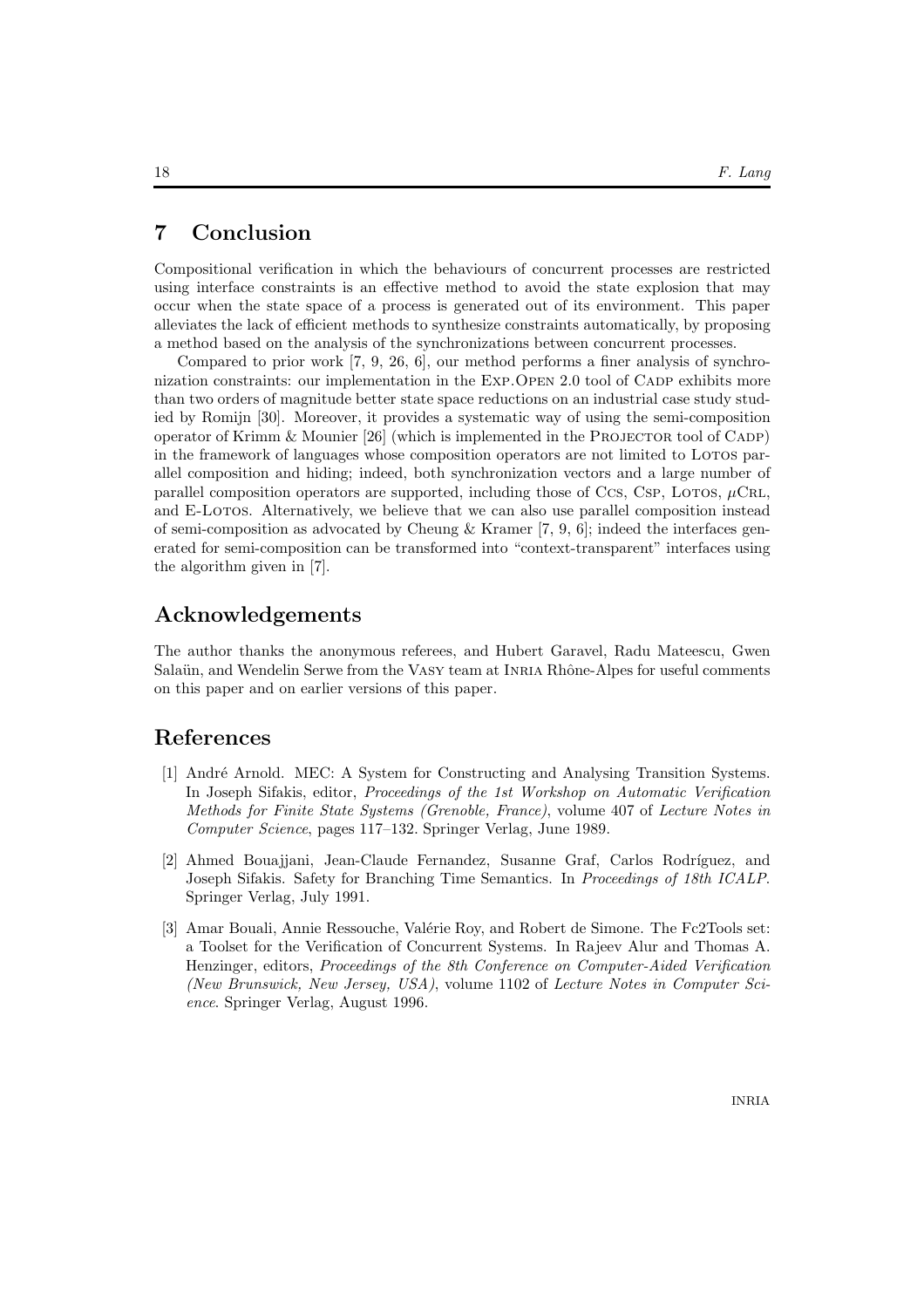- [4] S. D. Brookes, C. A. R. Hoare, and A. W. Roscoe. A Theory of Communicating Sequential Processes. *Journal of the ACM*, 31(3):560–599, July 1984.
- [5] Ghassan Chehaibar, Hubert Garavel, Laurent Mounier, Nadia Tawbi, and Ferruccio Zulian. Specification and Verification of the PowerScale Bus Arbitration Protocol: An Industrial Experiment with LOTOS. In Reinhard Gotzhein and Jan Bredereke, editors, Proceedings of the Joint International Conference on Formal Description Techniques for Distributed Systems and Communication Protocols, and Protocol Specification, Testing, and Verification FORTE/PSTV'96 (Kaiserslautern, Germany), pages 435–450. IFIP, Chapman & Hall, October 1996. Full version available as INRIA Research Report RR-2958.
- [6] K. H. Cheung. Compositional Analysis of Complex Distributed Systems. PhD thesis, Department of Computer Science, Hong Kong University of Science and Technology, Hong Kong, 1998.
- [7] S. C. Cheung and J. Kramer. Enhancing Compositional Reachability Analysis with Context Constraints. In Proceedings of the 1st ACM SIGSOFT International Symposium on the Foundations of Software Engineering (Los Angeles, CA, USA), pages 115–125. ACM Press, December 1993.
- [8] S. C. Cheung and J. Kramer. Compositional Reachability Analysis of Finite-State Distributed Systems with User-Specified Constraints. In Proceedings of the 3rd ACM SIG-SOFT International Symposium on the Foundations of Software Engineering (Washington, DC, USA), pages 140–150. ACM Press, October 1995.
- [9] S. C. Cheung and J. Kramer. Context Constraints for Compositional Reachability. ACM Transactions on Software Engineering Methodology TOSEM, 5(4):334–377, October 1996.
- [10] Jean-Claude Fernandez.  $ALDEBARAN$ : un système de vérification par réduction de processus communicants. Thèse de Doctorat, Université Joseph Fourier (Grenoble), May 1988.
- [11] Jean-Claude Fernandez, Hubert Garavel, Laurent Mounier, Anne Rasse, Carlos Rodríguez, and Joseph Sifakis. A Toolbox for the Verification of LOTOS Programs. In Lori A. Clarke, editor, *Proceedings of the 14th International Conference on Software* Engineering ICSE'14 (Melbourne, Australia), pages 246–259. ACM, May 1992.
- [12] Hubert Garavel and Frédéric Lang. SVL: a Scripting Language for Compositional Verification. In Myungchul Kim, Byoungmoon Chin, Sungwon Kang, and Danhyung Lee, editors, Proceedings of the 21st IFIP WG 6.1 International Conference on Formal Techniques for Networked and Distributed Systems FORTE'2001 (Cheju Island, Korea), pages 377–392. IFIP, Kluwer Academic Publishers, August 2001. Full version available as INRIA Research Report RR-4223.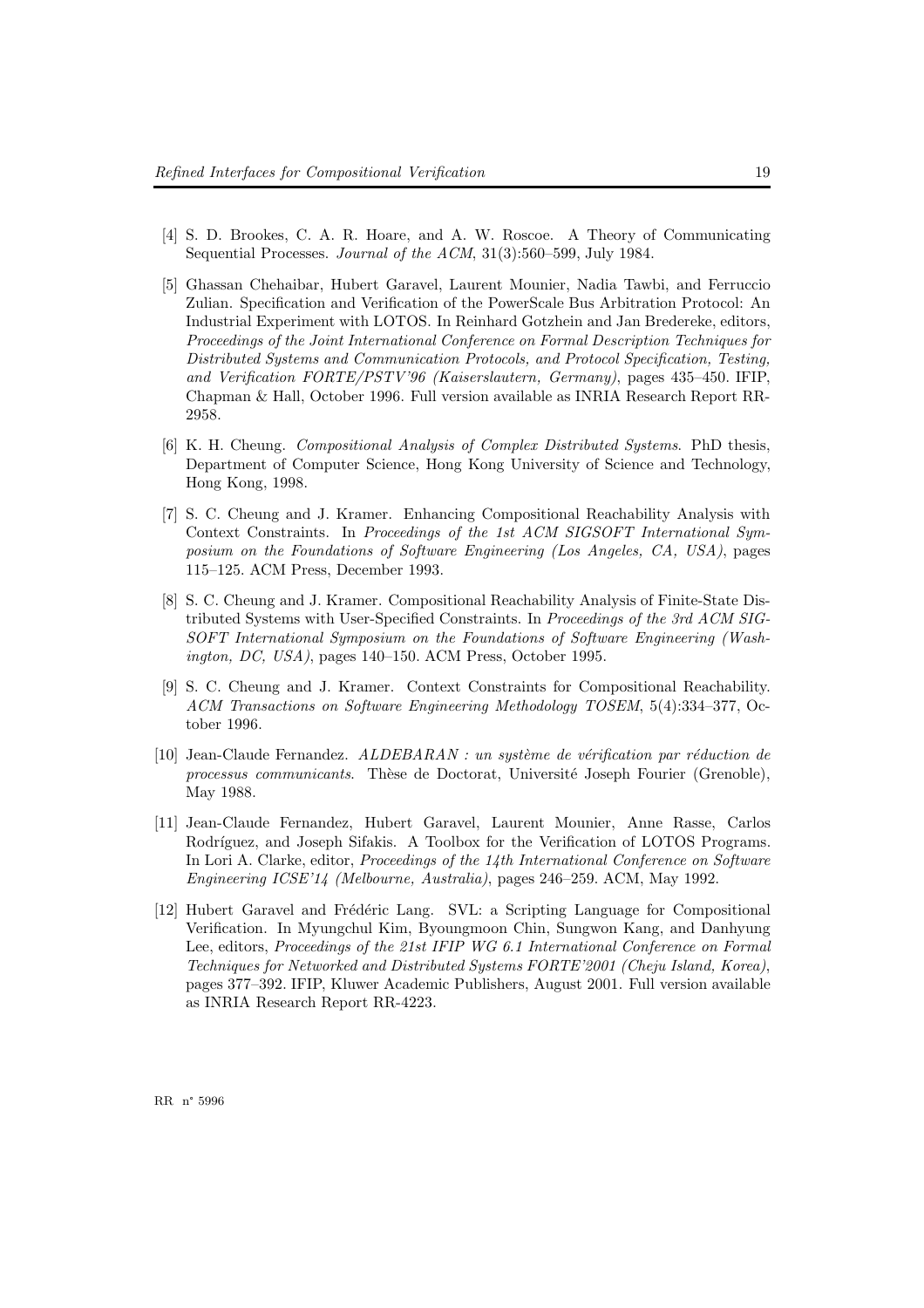- [13] Hubert Garavel, Frédéric Lang, and Radu Mateescu. An Overview of CADP 2001. European Association for Software Science and Technology (EASST) Newsletter, 4:13– 24, August 2002. Also available as INRIA Technical Report RT-0254 (December 2001).
- [14] Hubert Garavel and Joseph Sifakis. Compilation and Verification of LOTOS Specifications. In L. Logrippo, R. L. Probert, and H. Ural, editors, Proceedings of the 10th International Symposium on Protocol Specification, Testing and Verification (Ottawa, Canada), pages 379–394. IFIP, North-Holland, June 1990.
- [15] Hubert Garavel and Mihaela Sighireanu. A Graphical Parallel Composition Operator for Process Algebras. In Jianping Wu, Qiang Gao, and Samuel T. Chanson, editors, Proceedings of the Joint International Conference on Formal Description Techniques for Distributed Systems and Communication Protocols, and Protocol Specification, Testing, and Verification FORTE/PSTV'99 (Beijing, China), pages 185–202. IFIP, Kluwer Academic Publishers, October 1999.
- [16] D. Giannakopoulou. Model Checking for Concurrent Software Architectures. PhD thesis, Imperial College of Science, Technology and Medicine — University of London — Department of Computer Science, January 1999.
- [17] Michael Goldsmith. Operational Semantics for Fun and Profit. In Ali E. Abdallah, Cliff B. Jones, and Jeff W. Sanders, editors, Proceedings of the Symposium on the Occasion of 25 Years of Csp(London, UK), volume 3525 of Lecture Notes in Computer Science. Springer, 2005.
- [18] S. Graf, B. Steffen, and G. Lüttgen. Compositional Minimisation of Finite State Systems using Interface Specifications. Formal Aspects of Computation, 8(5):607–616, September 1996.
- [19] Susanne Graf and Bernhard Steffen. Compositional Minimization of Finite State Systems. In R. P. Kurshan and E. M. Clarke, editors, Proceedings of the 2nd Workshop on Computer-Aided Verification (Rutgers, New Jersey, USA), volume 531 of Lecture Notes in Computer Science, pages 186–196. Springer Verlag, June 1990.
- [20] Jan Friso Groote and Michel Reniers. Algebraic Process Verification. In S.A. Smolka J.A. Bergstra, A. Ponse, editor, Handbook of Process Algebra, chapter 17, pages 1151– 1208. North-Holland, 2001.
- [21] J.F. Groote and A. Ponse. Syntax and semantics of  $\mu$ -CRL. In *Proceedings of* Algebra of Communicating Processes, Workshops in Computing, 1995.
- [22] ISO/IEC. LOTOS A Formal Description Technique Based on the Temporal Ordering of Observational Behaviour. International Standard 8807, International Organization for Standardization — Information Processing Systems — Open Systems Interconnection, Genève, September 1989.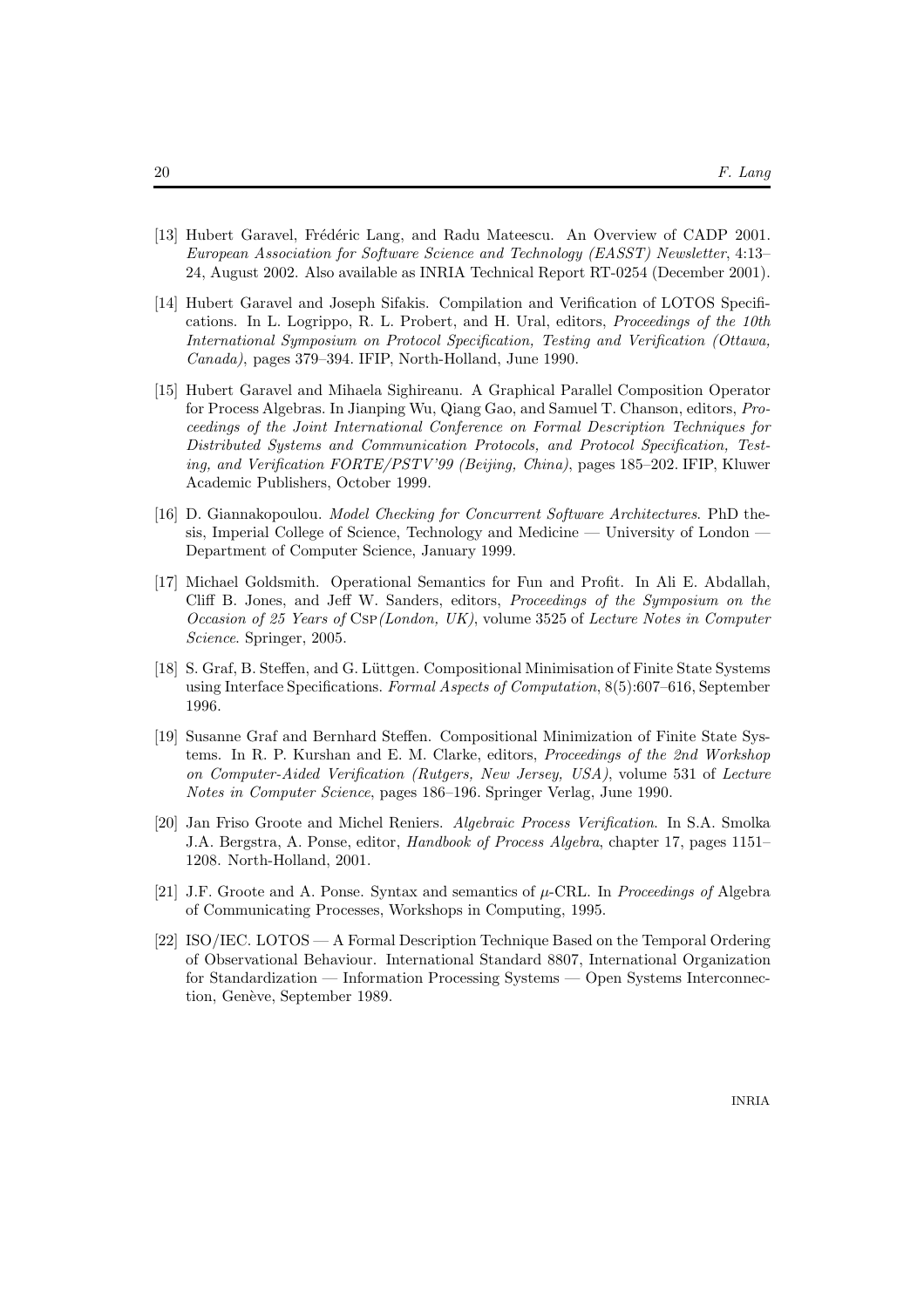- [23] ISO/IEC. Open Distributed Processing Reference Model. International Standard 10746, International Organization for Standardization — Information Processing Systems, Genève, 1995.
- [24] ISO/IEC. Enhancements to LOTOS (E-LOTOS). International Standard 15437:2001, International Organization for Standardization — Information Technology, Genève, September 2001.
- [25] Jean-Pierre Krimm. Application des ordres partiels à la génération compositionnelle de systèmes asynchrones. Thèse de Doctorat, Université Joseph Fourier, Grenoble, December 2000.
- [26] Jean-Pierre Krimm and Laurent Mounier. Compositional State Space Generation from LOTOS Programs. In Ed Brinksma, editor, Proceedings of TACAS'97 Tools and Algorithms for the Construction and Analysis of Systems (University of Twente, Enschede, The Netherlands), volume 1217 of Lecture Notes in Computer Science, Berlin, April 1997. Springer Verlag. Extended version with proofs available as Research Report VERIMAG RR97-01.
- [27] Frédéric Lang. EXP.OPEN 2.0: A Flexible Tool Integrating Partial Order, Compositional, and On-the-fly Verification Methods. In Jaco van de Pol, Judi Romijn, and Graeme Smith, editors, Proceedings of the 5th International Conference on Integrated Formal Methods IFM'2005 (Eindhoven, The Netherlands), Lecture Notes in Computer Science. Springer Verlag, November 2005. Full version available as INRIA Research Report RR-5673.
- [28] J. Malhotra, S. A. Smolka, A. Giacalone, and R. Shapiro. A Tool for Hierarchical Design and Simulation of Concurrent Systems. In Proceedings of the BCS-FACS Workshop on Specification and Verification of Concurrent Systems (Stirling, Scotland), pages 140– 152, Swinton, UK, July 1988. British Computer Society.
- [29] Robin Milner. Communication and Concurrency. Prentice-Hall, 1989.
- [30] Judi Romijn. Model Checking the HAVi Leader Election Protocol. Technical Report SEN-R9915, CWI, Amsterdam, The Netherlands, June 1999. submitted to Formal Methods in System Design.
- [31] A.W. Roscoe. The Theory and Practice of Concurrency. Prentice Hall, 1998.
- [32] K. K. Sabnani, A. M. Lapone, and M. U. Uyar. An Algorithmic Procedure for Checking Safety Properties of Protocols. IEEE Transactions on Communications, 37(9):940–948, September 1989.
- [33] K. C. Tai and V. Koppol. Hierarchy-Based Incremental Reachability Analysis of Communication Protocols. In Proceedings of the IEEE International Conference on Network Protocols (San Francisco, CA), pages 318–325, Piscataway, NJ, October 1993. IEEE Press.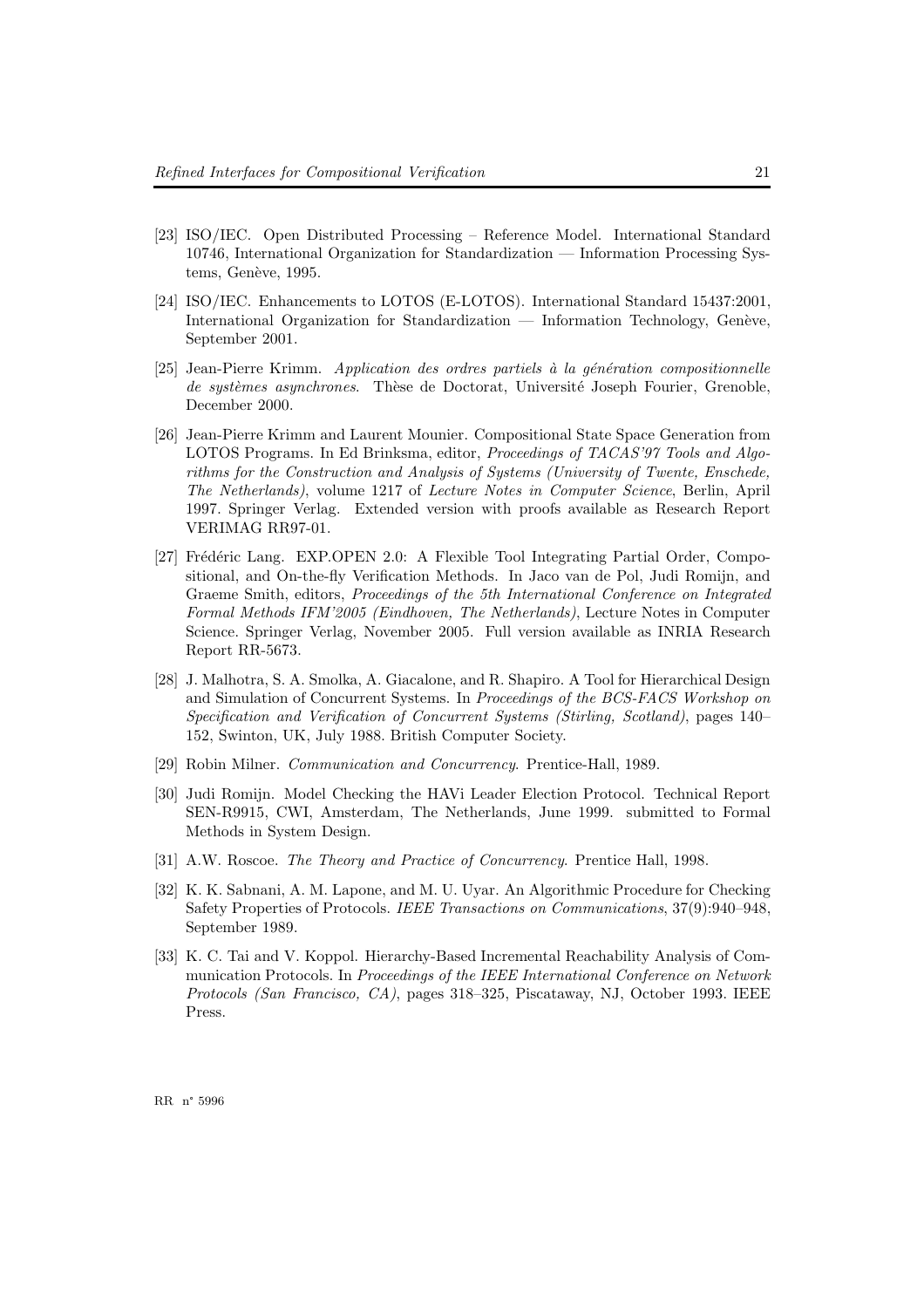- [34] K. C. Tai and V. Koppol. An Incremental Approach to Reachability Analysis of Distributed Programs. In Proceedings of the 7th International Workshop on Software Specification and Design (Los Angeles, CA), pages 141–150, Piscataway, NJ, December 1993. IEEE Press.
- [35] Frédéric Tronel, Frédéric Lang, and Hubert Garavel. Compositional Verification Using CADP of the ScalAgent Deployment Protocol for Software Components. In Uwe Nestmann and Perdita Stevens, editors, Proceedings of the 6th IFIP International Conference on Formal Methods for Open Object-based Distributed Systems FMOODS'2003 (Paris, France), volume 2884 of Lecture Notes in Computer Science, pages 244–260. Springer Verlag, November 2003. Full version available as INRIA Research Report RR-5012.
- [36] Antti Valmari. Compositional State Space Generation. In Proceedings of Advances in Petri Nets, volume 674 of Lecture Notes in Computer Science, pages 427–457. Springer Verlag, 1993.
- [37] W. J. Yeh. Controlling State Explosion in Reachability Analysis. PhD thesis, Software Engineering Research Center (SERC) Laboratory, Purdue University, December 1993. Technical Report SERC-TR-147-P.
- [38] W. J. Yeh and M. Young. Compositional Reachability Analysis Using Process Algebra. In Proceedings of the ACM SIGSOFT Symposium on Testing, Analysis, and Verification (SIGSOFT'91, Victoria, British Columbia, Canada), pages 49–59, New York, NY, October 1991. ACM Press.